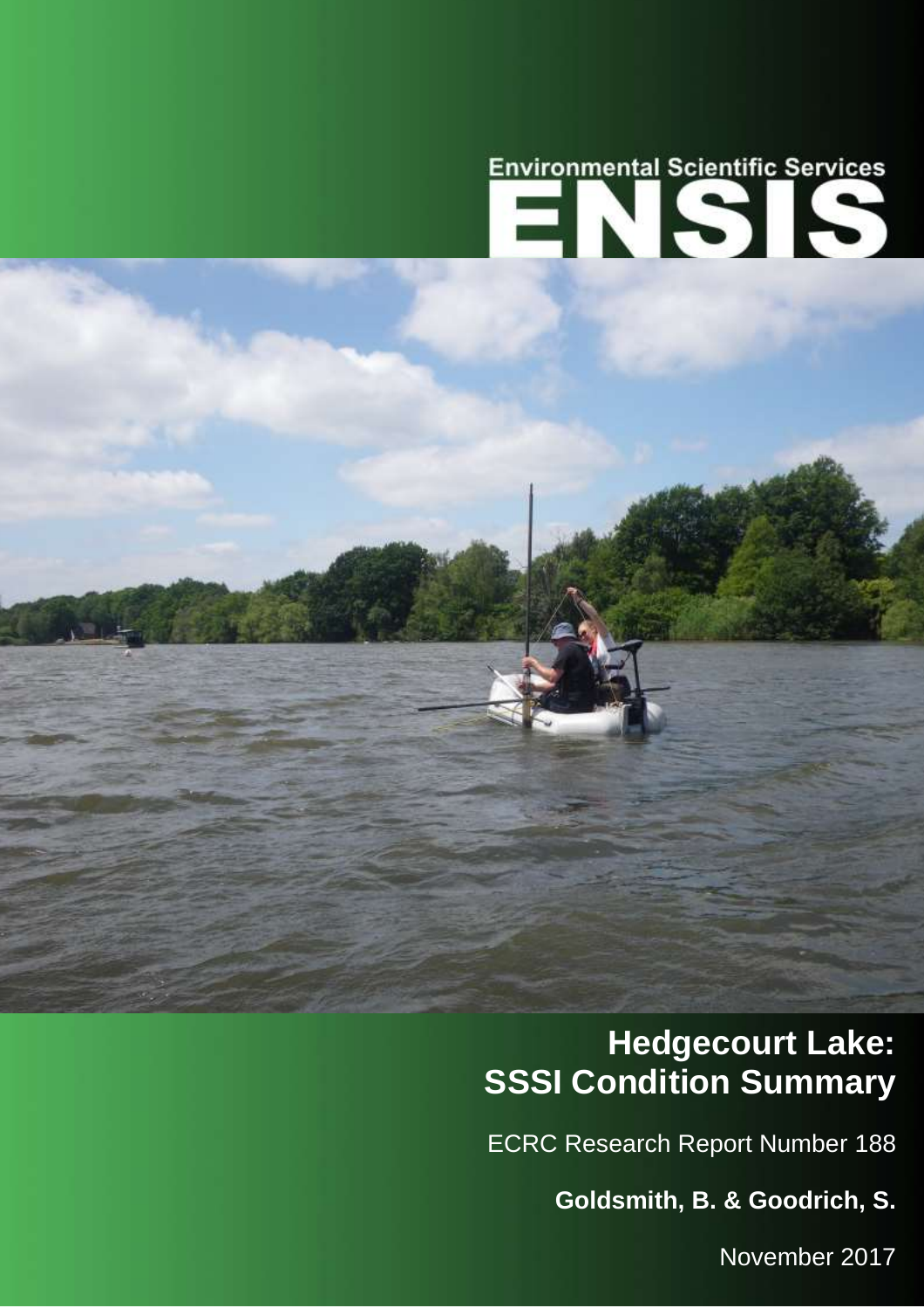## **Hedgecourt Lake: SSSI Condition Summary**

Ben Goldsmith & Stefania Goodrich

## **Final report to Natural England**

ECRC Research Report Number 188

**Ensis Ltd.**

Environmental Change Research Centre University College London Pearson Building, Gower St. London, WC1E 6BT

Cover photo: Hedgecourt Lake, June 2017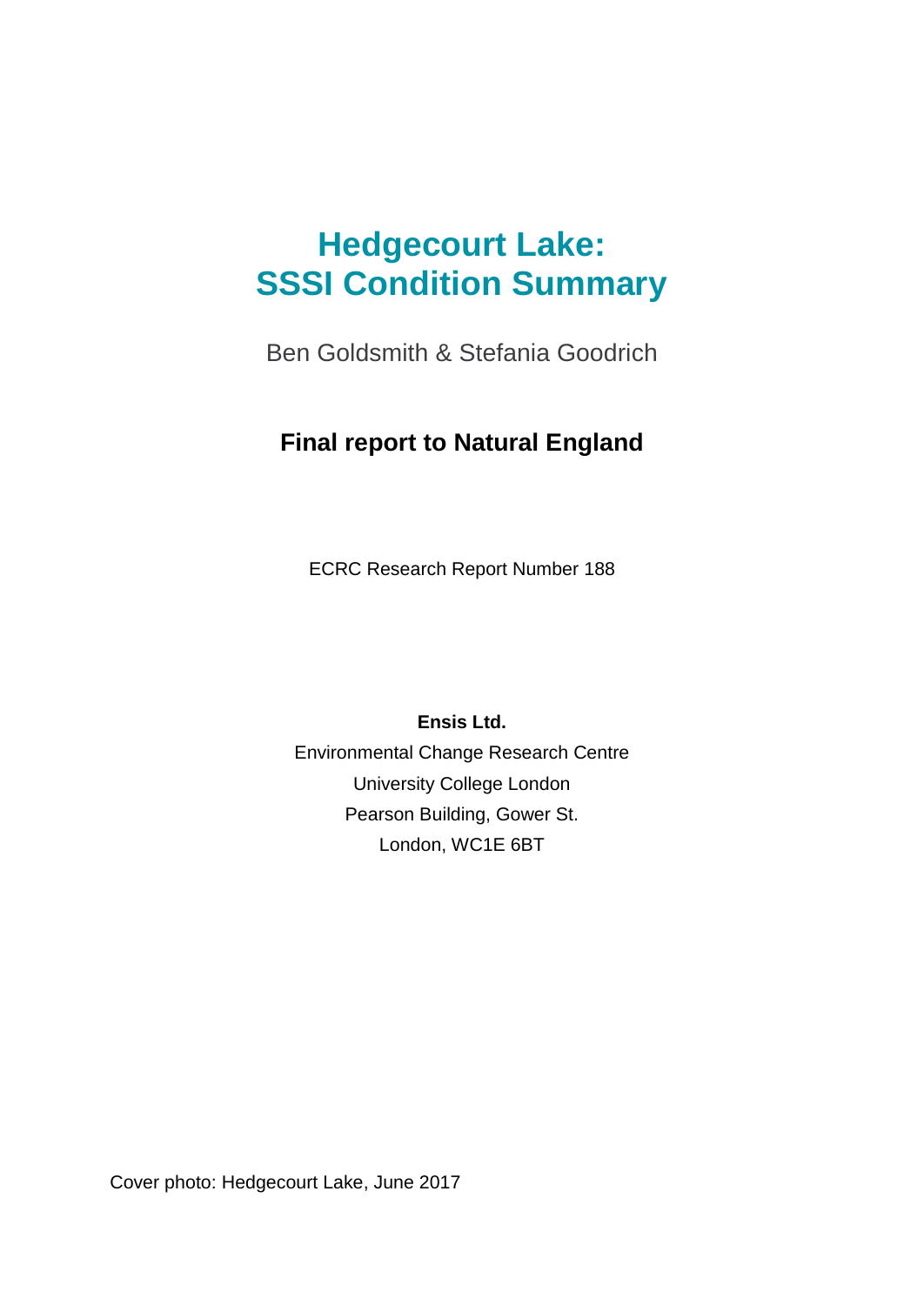## **Contents**

| 1. |      |  |
|----|------|--|
|    | 1.1. |  |
|    | 1.2. |  |
|    | 1.3. |  |
| 2. |      |  |
|    | 2.1. |  |
|    | 2.2. |  |
| 3. |      |  |
|    | 3.1. |  |
|    | 3.2. |  |
| 4. |      |  |
|    | 4.1. |  |
|    | 4.2. |  |
|    | 4.3. |  |
|    | 4.4. |  |
|    | 4.5. |  |
|    | 4.6. |  |
|    | 4.7. |  |
| 5. |      |  |
| 6. |      |  |
|    | 6.1. |  |
|    | 6.2. |  |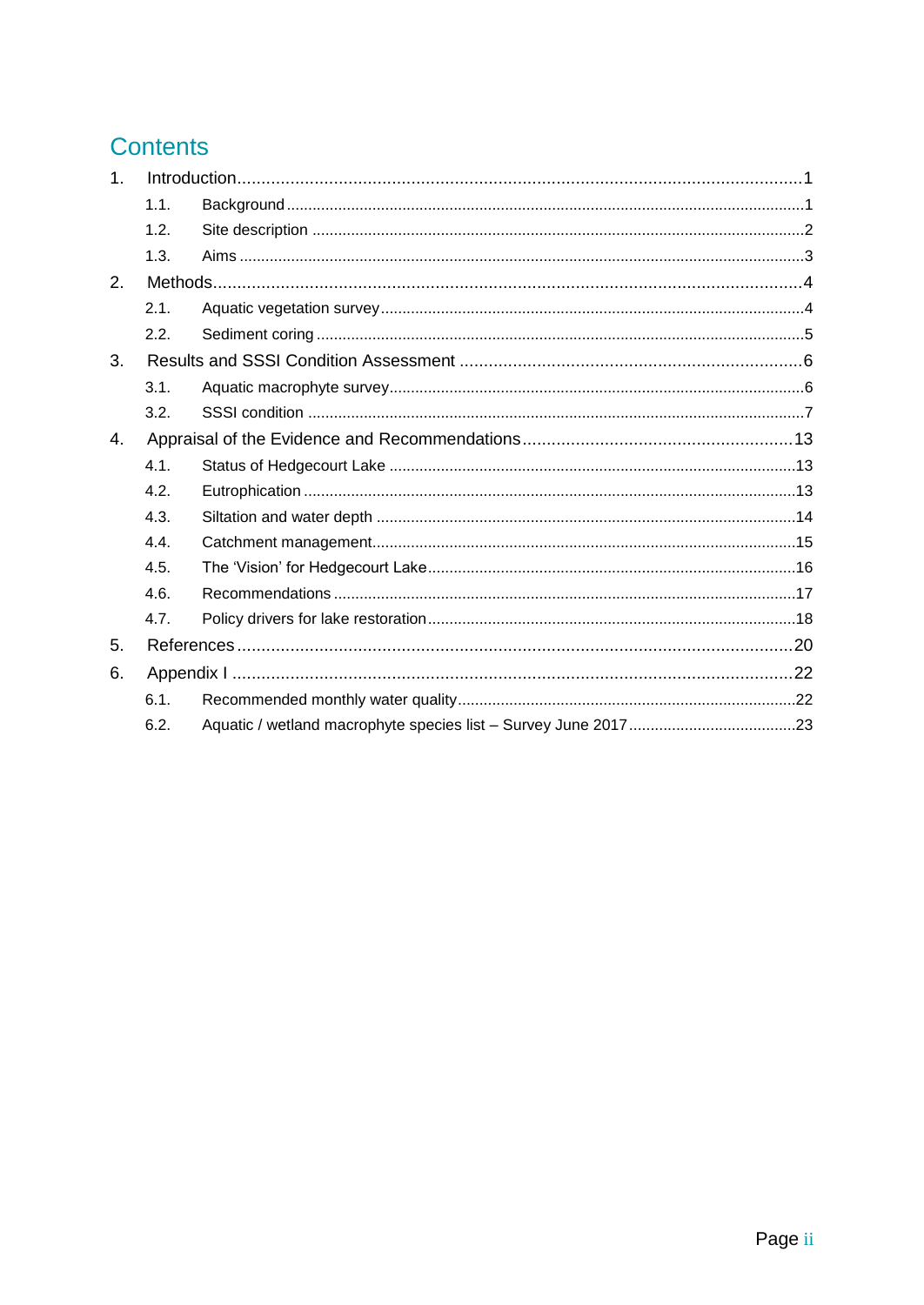## List of Tables

| Table 3 Water quality from Hedgecourt Lake outflow (2012-2017 means based on quarterly     |  |
|--------------------------------------------------------------------------------------------|--|
| Table 4 Favourable condition assessment based on 2017 survey data and EA quarterly outflow |  |
| Table 5 Recommended water quality determinands for monthly monitoring 22                   |  |
| Table 6 List of aquatic and wetland plants recording in the 2017 CSM survey  23            |  |

## List of Figures

| Figure 1 Hedgecourt Lake, showing the survey points (top) and SSSI units (bottom)  1        |  |
|---------------------------------------------------------------------------------------------|--|
| Figure 2 Land use data for the Hedgecourt Lake catchment (from CEH 2017) 3                  |  |
| Figure 3 Phosphorus (top) and Nitrogen (bottom) concentrations recorded from the Hedgecourt |  |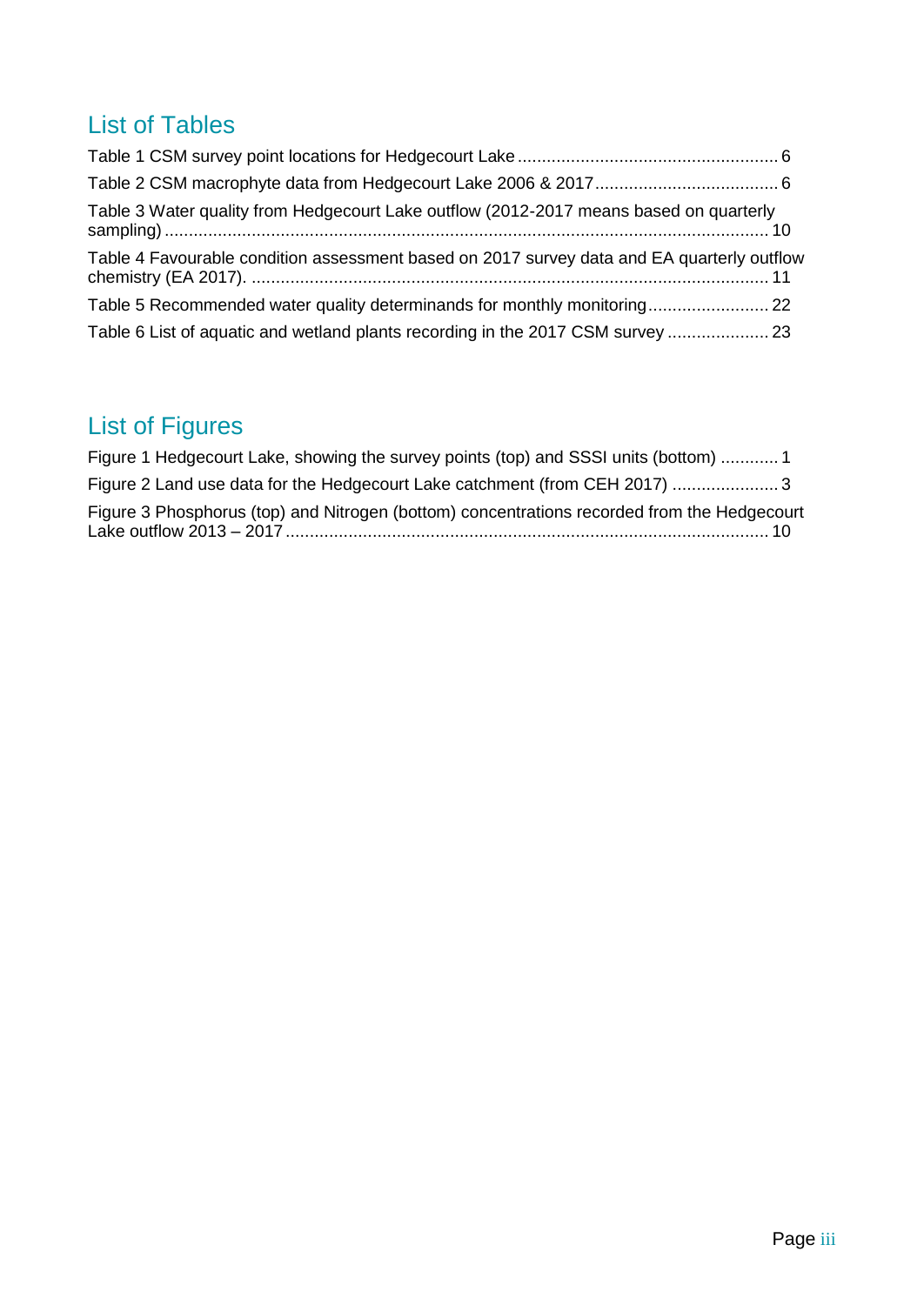## <span id="page-4-0"></span>1. Introduction

#### <span id="page-4-1"></span>1.1. Background

Hedgecourt Lake is a shallow lake located in the upper reaches of the Eden Brook a tributary of the River Medway. The lake, which has a surface area of approximately 17 ha, is entirely artificial, created and altered over the centuries to provide a head of water for Hedgecourt Watermill which was located below the dam wall on Eden Brook. The age of the lake is uncertain, but there is evidence of a watermill in this area since 1562 (Felbridge & District History Group 2004), suggesting it to have been in existence for at least 500 years.



<span id="page-4-2"></span>Figure 1 Hedgecourt Lake, showing the survey points (top) and SSSI units (bottom)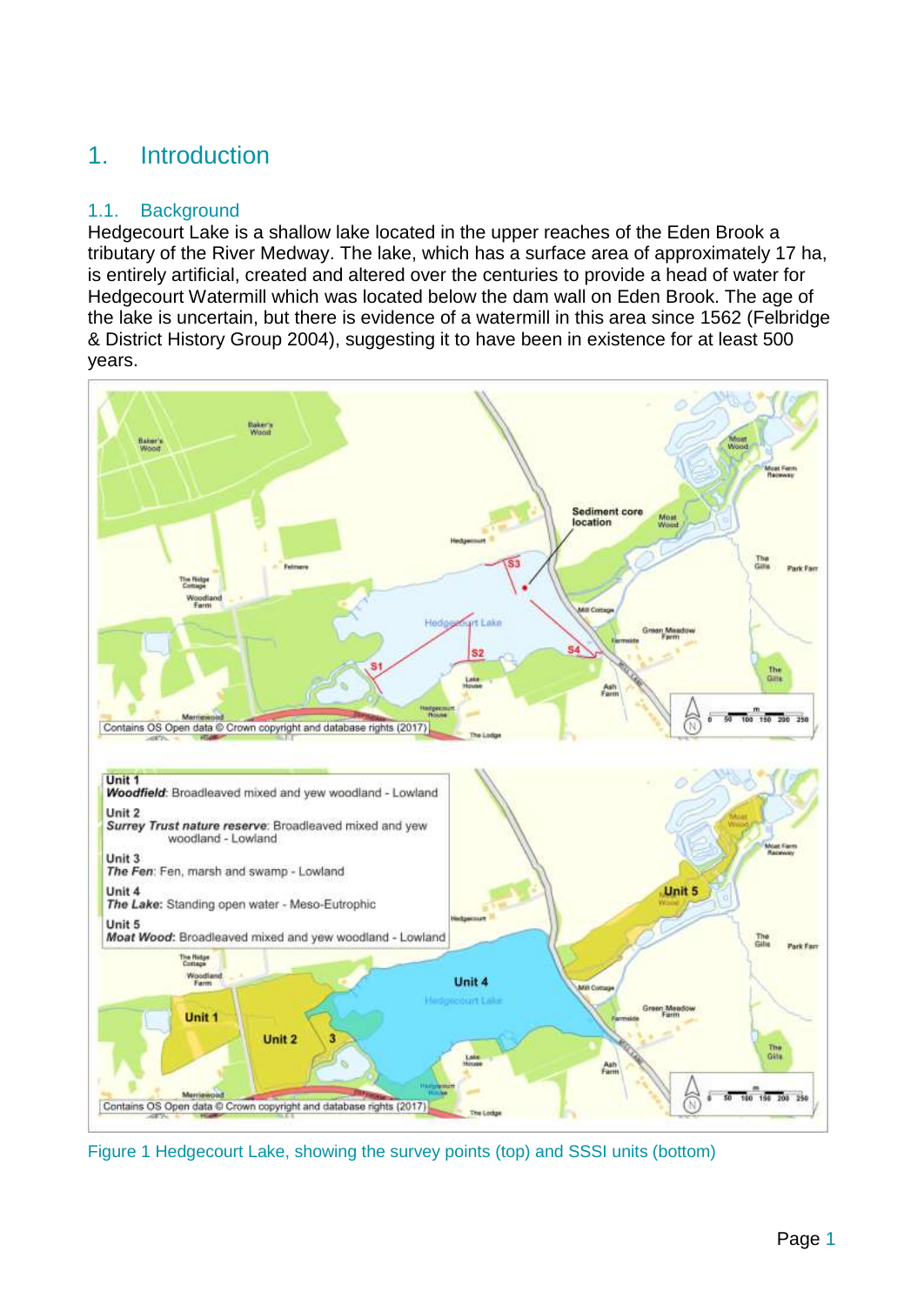The lake forms part (Unit 4) of the Hedgecourt SSSI [\(Figure 1\)](#page-4-2), first designated in 1975, and updated in 1986. The SSSI was primarily designated for its range of mixed wetland and woodland habitats which support a rich invertebrate community (including rare species), and a wide diversity of breeding birds associated with the margins of open water, scrub and woodland (NE 2017a). The Lake itself, although inherent within the mixed habitats of the SSSI, is not a primary designated feature; the vascular plant assemblage would not have met the minimum score to meet the relevant SSSI selection criteria at the time of SSSI designation.

Hedgecourt Lake is nonetheless significant for being the largest area of semi-natural open water in eastern Surrey and has in the past (pre-designation) supported a number of rare and notable plant species, including rare hybrid sedges, *Anagallis minima, Radiola linoides, Damasonium alisma, Potamogeton trichoides, Ranunculus arvensis, Elatine hexandra, Mentha pulegium, Littorella uniflora, Wahlenbergia hederacea, Apium inundatum, Myriophyllum spicatum, Baldellia ranunculoides, Hypericum elodes* and *Eleocharis acicularis* (Rich 1994)*.* While it is unlikely these species exist within the current flora, the sites lacks recent surveys of the open water flora. The aim of this study is to fill this knowledge gap for the site by undertaking a Common Standard Monitoring survey (JNCC 2015) to assess the site condition with respect to the aquatic habitats.

#### <span id="page-5-0"></span>1.2. Site description

Hedgecourt Lake (TQ355404) is a very shallow (average depth <1.0 m) lowland (66 m A.O.D.) lake covering an area of approximately 17 hectares. The lake itself was formed over 500 years ago by the damming of the Eden Brook. The current dam, at the eastern end of the lake, has a penstock and overflow weir via which the water level can be controlled. Crawley Mariners Yacht Club have an active sailing interest on the lake with their clubhouse, boat storage and slipways on the north-west shore. The responsibility for maintaining water levels is apparently under the control of the sailing club, who increase the level in summer and lower it slightly during the winter months (Madgwick 2017).

In addition to the sailing club, the lake is bordered by a number of residential properties on the south and north shore as well as the old mill buildings below the dam. Away from the residential properties, the lake shore primarily consists of *Phragmites* reedbed or *Salix*dominated margins, grading into wet Alder (*Alnus*) and mixed broadleaf woodland.

Beyond the SSSI boundaries, the lake lies within a catchment of approximately 949 hectares, stretching out to the SW, SE and south of the lake (CEH 2017). The catchment is dominated by mixed woodland, but also comprises a significant area of urban and suburban land (parts of Crawley Down and East Grinstead and surrounding villages) as well as mixed agricultural land [\(Figure 2\)](#page-6-1)

Other than sailing and general recreation, the lake is noted for its angling interest. East Grinstead Angling Society report the lake to have a mixed fishery including *"….good sized bream, roach, tench, pike perch and eels*." EGAS also note on their website that there has been a recent introduction of carp as a result of winter flooding further upstream [\(http://www.eastgrinsteadangling.co.uk/hedgecourt-lake.asp\)](http://www.eastgrinsteadangling.co.uk/hedgecourt-lake.asp). The site is otherwise unstocked.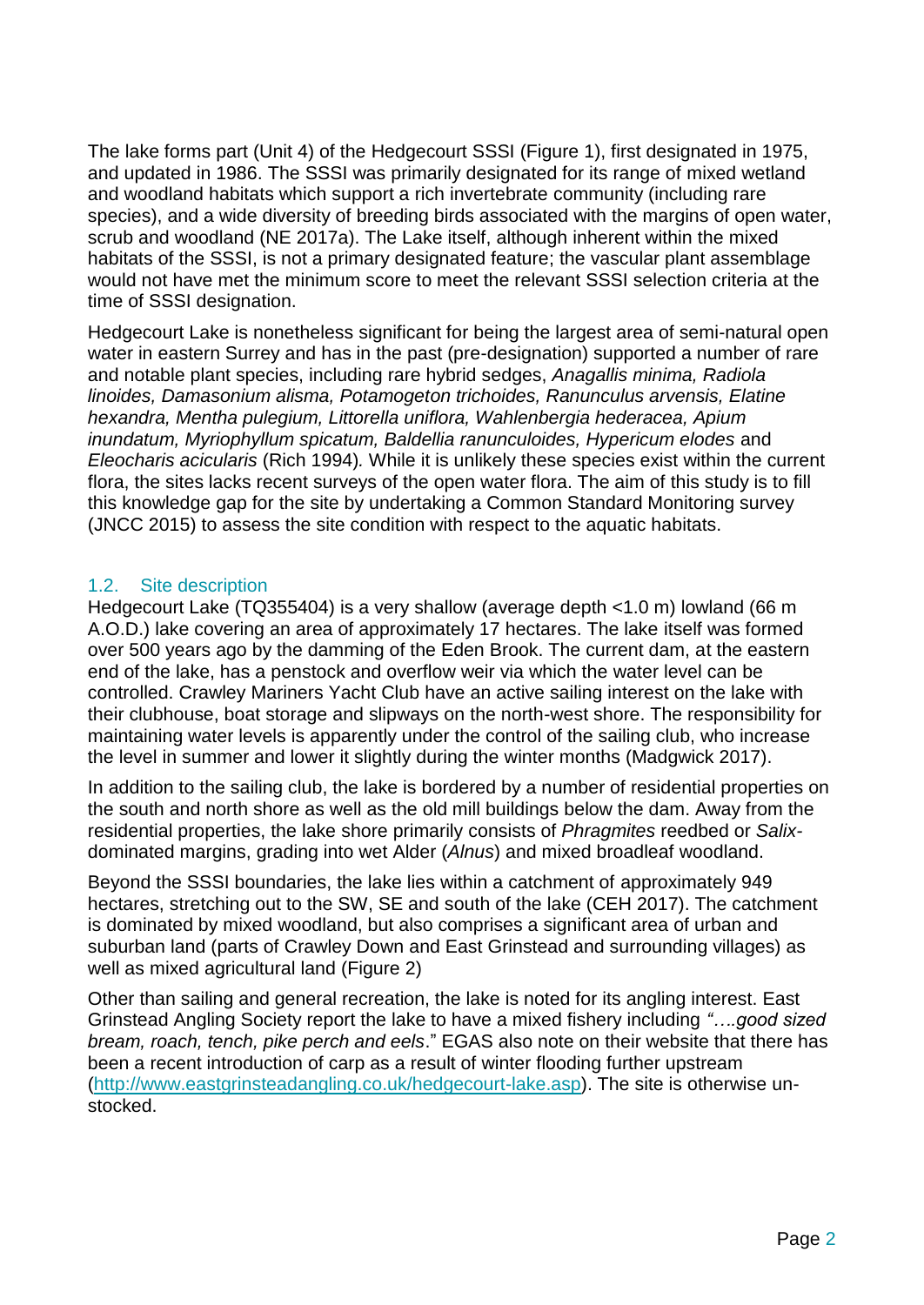

<span id="page-6-1"></span>Figure 2 Land use data for the Hedgecourt Lake catchment (from CEH 2017)

#### <span id="page-6-0"></span>1.3. Aims

The primary aim is to collect and analyse aquatic and wetland plant data from Hedgecourt Lake to determine the current status of the open water SSSI feature (Unit 4).

Secondary to the condition assessment, is the opportunity to collect a sediment core from the site. Lake sediments generally accrue over time and incorporate with them the micro and macro remains of the biota that lived within the lake (e.g. algae, plant remains, pollen, invertebrate remains, fish scales). By analysing the sediments, we are able to establish how the biota of a lake has changed through time and potentially, the main environmental drivers of change within a site. In terms of lake management, such data are invaluable for establishing site-specific restoration targets and providing real baseline data against which a site may be assessed in terms of its ecological status.

It is anticipated that the results will additional evidence for the SSSI Favourable Condition Tables and help to support the future management plans for Hedgecourt Lake.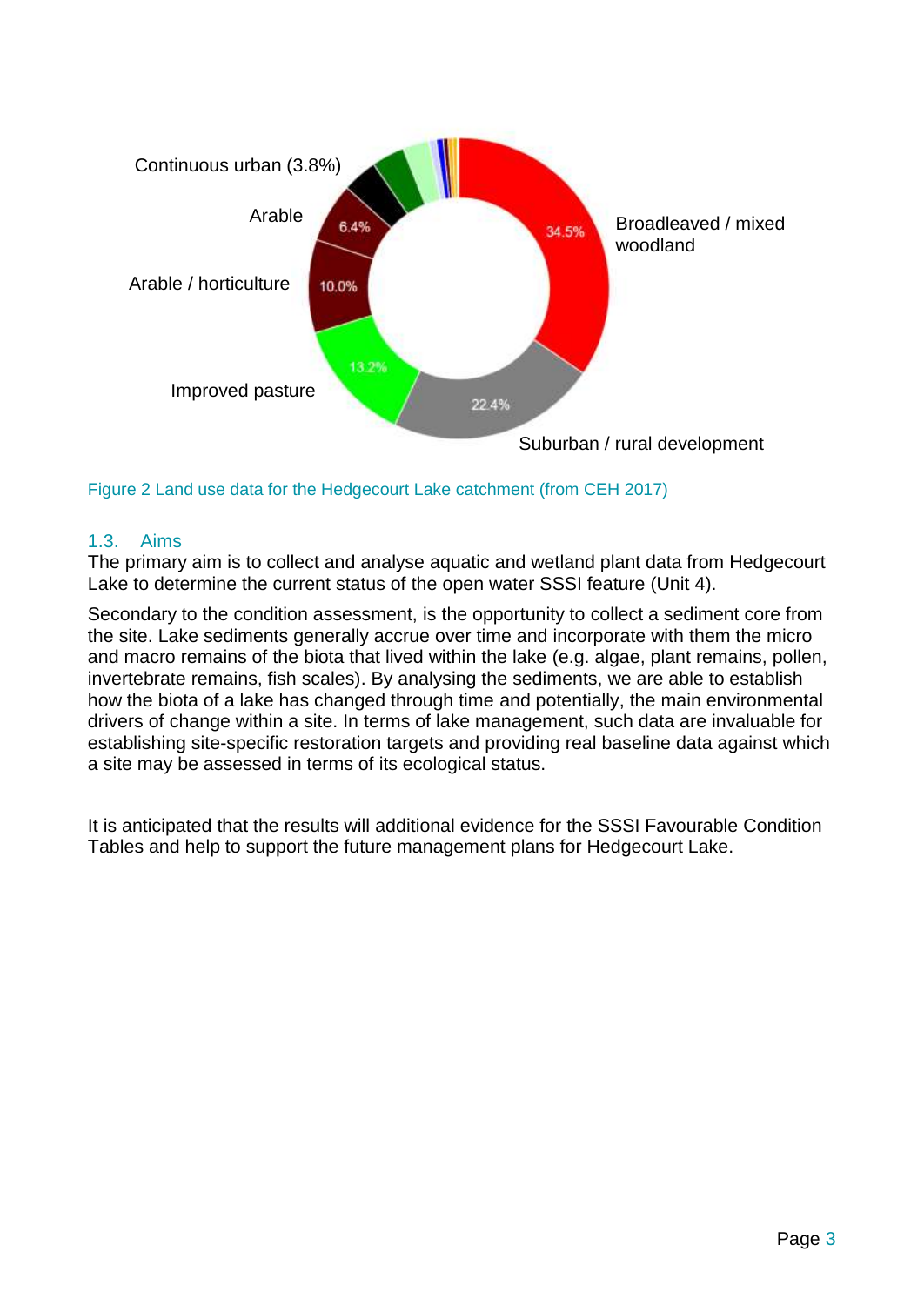## <span id="page-7-0"></span>2. Methods

#### <span id="page-7-1"></span>2.1. Aquatic vegetation survey

#### **Common Standards Monitoring (CSM) Methods**

The full description of the survey methods used to collect macrophyte data are detailed in the Joint Nature Conservation Committee publication for the CSM guidance for lakes (see JNCC 2015). In brief, the plant survey consists of four components:

- a strandline survey of species uprooted and washed to the shore,
- a survey of the emergent and marginal species,
- a survey of the shallow littoral zone to approximately 80 cm depth,
- a boat survey encompassing species growing out into the open water

This method does not set out to survey the whole site, instead four discrete 100 m sections of shoreline are surveyed in detail, which in this case were chosen in 2006 (by ENSIS on behalf of NE), and the same points re-surveyed in 2017 for comparison.

The 100 m shore sections are located using GPS, backed up where appropriate by digital photographs to help relocate the start and end points. A total of up to 40 data points are collected from each section using either a Bathyscope (underwater viewer) or a doubleheaded rake to view and sample the aquatic vegetation.

Rather than setting out to find every species within the site, these methods were devised to provide quantitative species-abundance data that can be obtained in a pragmatic and repeatable manner. The technique optimises the chance of recording those species most typical of a lake site and detecting marked changes in their frequency. Although they do not aim to produce a complete species list for a lake, comparison with a more thorough mapping approach generally show that the transect method consistently detects more than 90% of the macrophyte species richness within a lake (e.g. Burgess *et al.* 2009). Additional efforts such as sampling strand line flora were made to record other species which did not occur in any of the survey sections. All field data were recorded onto standard forms printed onto waterproof paper and transferred onto a Microsoft Access database specifically designed to hold CSM records.

The specified survey methods use a point-abundance approach, with abundance recorded on a scale of 1-3. However, for the purposes of data analysis for condition assessment, the presence/absence data only are utilised (except in the case of emergent and marginal species). Plant data are therefore presented as frequency of occurrence rather than abundance, and it should be noted that this is frequency within the survey sections. The survey sections are assumed to be collectively representative of the site.

The survey was undertaken on 22nd June 2017 by Dr Ben Goldsmith and Stefania Goodrich (ENSIS / UCL) with Julie Huss (NE) in attendance. The site was accessed (with permission) from the Crawley Mariners Yacht Club on the NE shore and a small inflatable boat used to access the open water and survey sections.

*In-situ* macrophyte identifications were made by Ben Goldsmith (JNCC accredited) and Stefania Goodrich. Voucher specimens were collected for any taxonomically ambiguous species and identifications confirmed using microscopic examination back in the laboratory. Botanical nomenclature follows Stace (1997).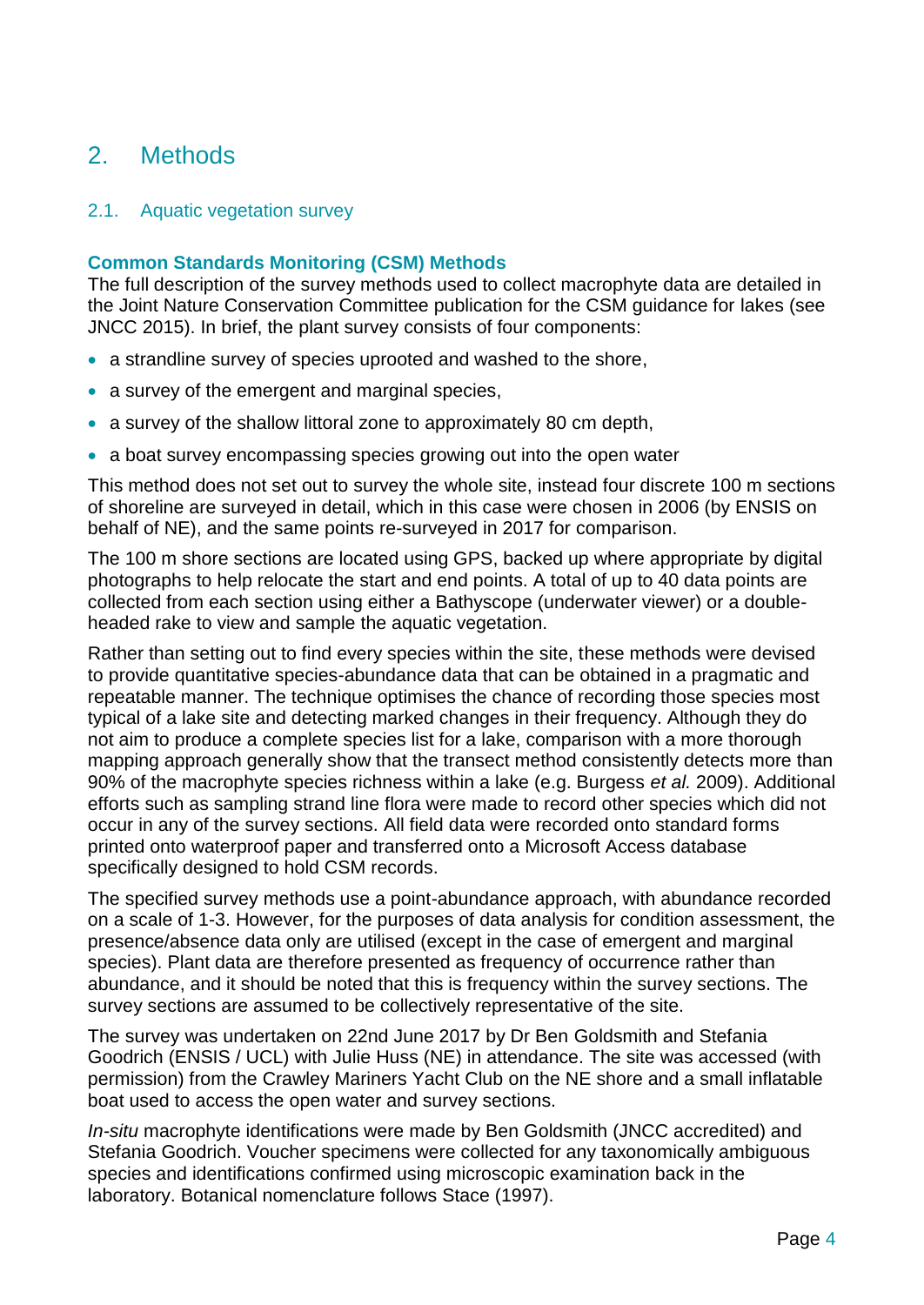#### <span id="page-8-0"></span>2.2. Sediment coring

While there was no funding to analyse a core, the collection of a sediment core was undertaken by ENSIS on the same day as the vegetation survey at no additional cost.

A sediment core of approximately 1 m in length and 8 cm in diameter, was taken from a location towards the north-eastern end of Hedgecourt Lake (TQ3575840462 – see [Figure](#page-4-2)  [1\)](#page-4-2). The core was collected from 1.1 m water depth using a lightweight piston corer (Livingstone type – Livingstone 1955) operated from an inflatable boat. The total sediment depth at this point was not determined, but was in excess of the 1 m collected.

The rationale for coring toward the edge of the lake for macrofossil studies, as opposed to the centre, is based on our previous research that suggests the plant remains generally accumulate close to point of origin (Zhao et al. 2006). In most cases, this is towards the littoral zone, taking into consideration that the lake would also have been deeper in the past and less like to have high diversity at greater depths.

Directly after collection, the core was carefully extruded through the top of the tube and sliced into 1 cm subsamples. Samples were sealed in air-tight polythene bags and refrigerated. These sample have been archived in cold-storage at UCL (Dept. of Geography), and will be made available on request if further analysis is required.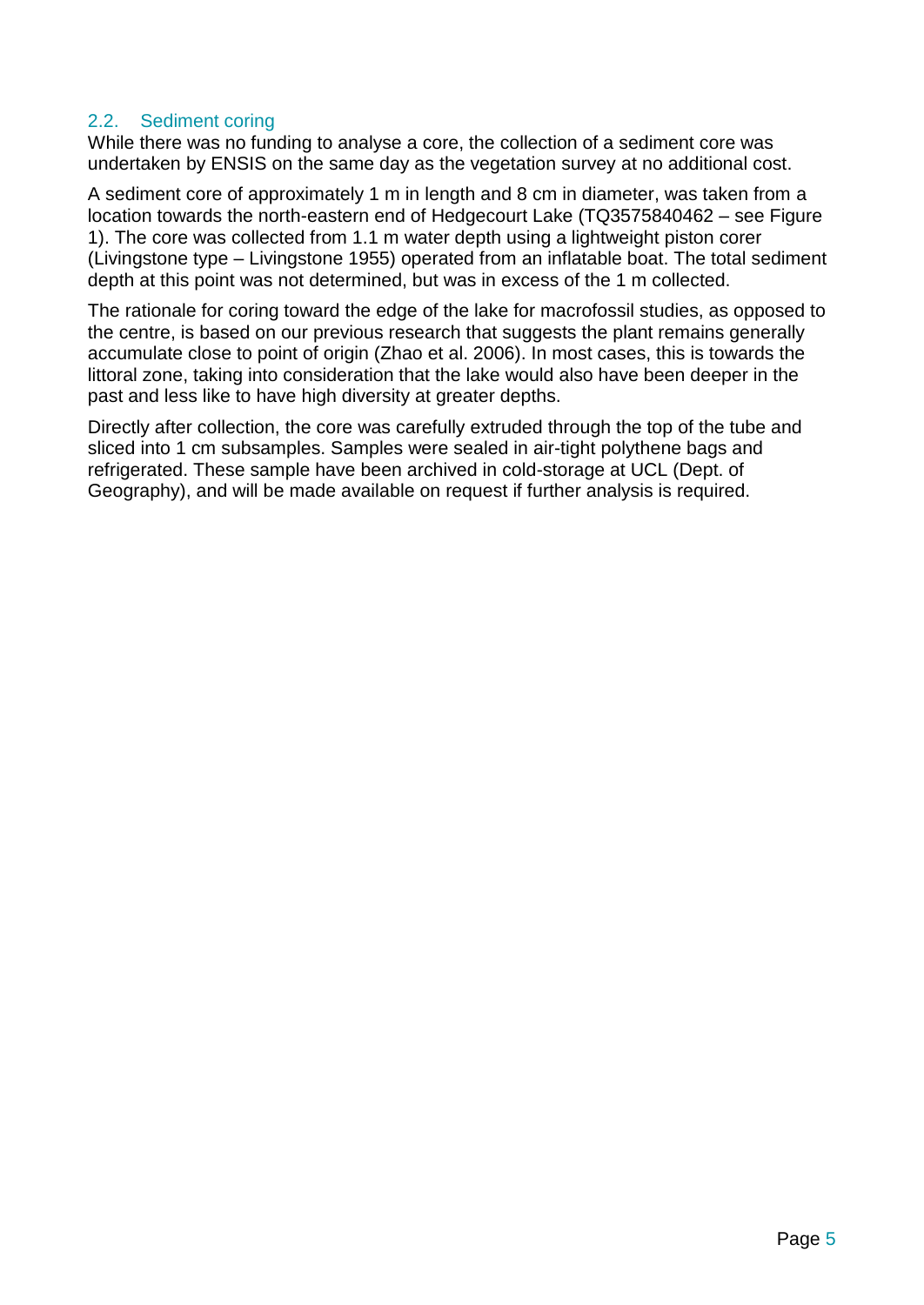## <span id="page-9-0"></span>3. Results and SSSI Condition Assessment

#### <span id="page-9-1"></span>3.1. Aquatic macrophyte survey

The location of the survey transect are marked in red on [Figure 1](#page-4-2) (S1, S2, S3, S4) and the 10 figure grid references for start and end points in [Table 1.](#page-9-2) A total of 18 aquatic plant species were recorded, which is high for lowland lake sites in southern England and results in a dynamic mosaic of submerged and floating leaved species within the open water.

#### <span id="page-9-2"></span>Table 1 CSM survey point locations for Hedgecourt Lake

|                |                    | <b>Wader survey</b> |                  | <b>Open water survey</b> |
|----------------|--------------------|---------------------|------------------|--------------------------|
| <b>Section</b> | <b>Start point</b> |                     | <b>Shore End</b> | <b>Outward End</b>       |
| Section 1      | TQ3535440256       | TQ3540040165        | TQ3537440229     | TQ3561240399             |
| Section 2      | TQ3558540260       | TQ3567440267        | TQ3563140272     | TQ3561940344             |
| Section 3      | TQ3565840528       | TQ3576040546        | TQ3571340492     | TQ3573240449             |
| Section 4      | TQ3596440303       | TQ3590840483        | TQ3594940300     | TQ3579340414             |

#### <span id="page-9-3"></span>Table 2 CSM macrophyte data from Hedgecourt Lake 2006 & 2017

| <b>Submerged and floating</b><br>vegetation | <b>Common name</b>           | 20/06/2006<br>℅<br><b>Frequency</b><br>$(n=96)^*$ | 22/06/2017<br>℅<br><b>Frequency</b><br>(n=103)* |
|---------------------------------------------|------------------------------|---------------------------------------------------|-------------------------------------------------|
| Callitriche sp.                             | <b>Starwort</b>              | 2.1                                               | 1.0                                             |
| Ceratophyllum demersum                      | Rigid hornwort               | 4.2                                               | 5.8                                             |
| Elodea nuttallii                            | Nuttall's waterweed          | 2.1                                               | 1.0                                             |
| Lemna minor                                 | Common duckweed              | 4.2                                               | 1.9                                             |
| Lemna minuta                                | Least duckweed               |                                                   | $+$                                             |
| Nitella sp.                                 | Smooth stonewort             |                                                   | 3.9                                             |
| Nuphar lutea                                | Yellow water lily            |                                                   | $\ddot{}$                                       |
| Potamogeton crispus                         | <b>Curled pondweed</b>       | 8.3                                               | 7.8                                             |
| Potamogeton natans                          | Common pondweed              |                                                   | 1.0                                             |
| Potamogeton obtusifolius                    | <b>Blunt-leaved pondweed</b> | 9.4                                               | 6.8                                             |
| Potamogeton pectinatus                      | Fennel pondweed              | 82.3                                              | 85.4                                            |
| Potamogeton pusillus                        | Lesser pondweed              | 12.5                                              | 16.5                                            |
| Zannichellia palustris                      | Horned pondweed              | 20.8                                              | 9.7                                             |

\* Based on presence / absence data from all vegetated plots in the wader and boat surveys. A '+' denotes species recorded outside the survey sections. Species shaded in green are "characteristic" of natural eutrophic lakes. Non-native species are in pink.

A total of 13 aquatic plant species were recorded in 2017, which although more than in 2006 (9), the more common species appear to have remained very stable within the site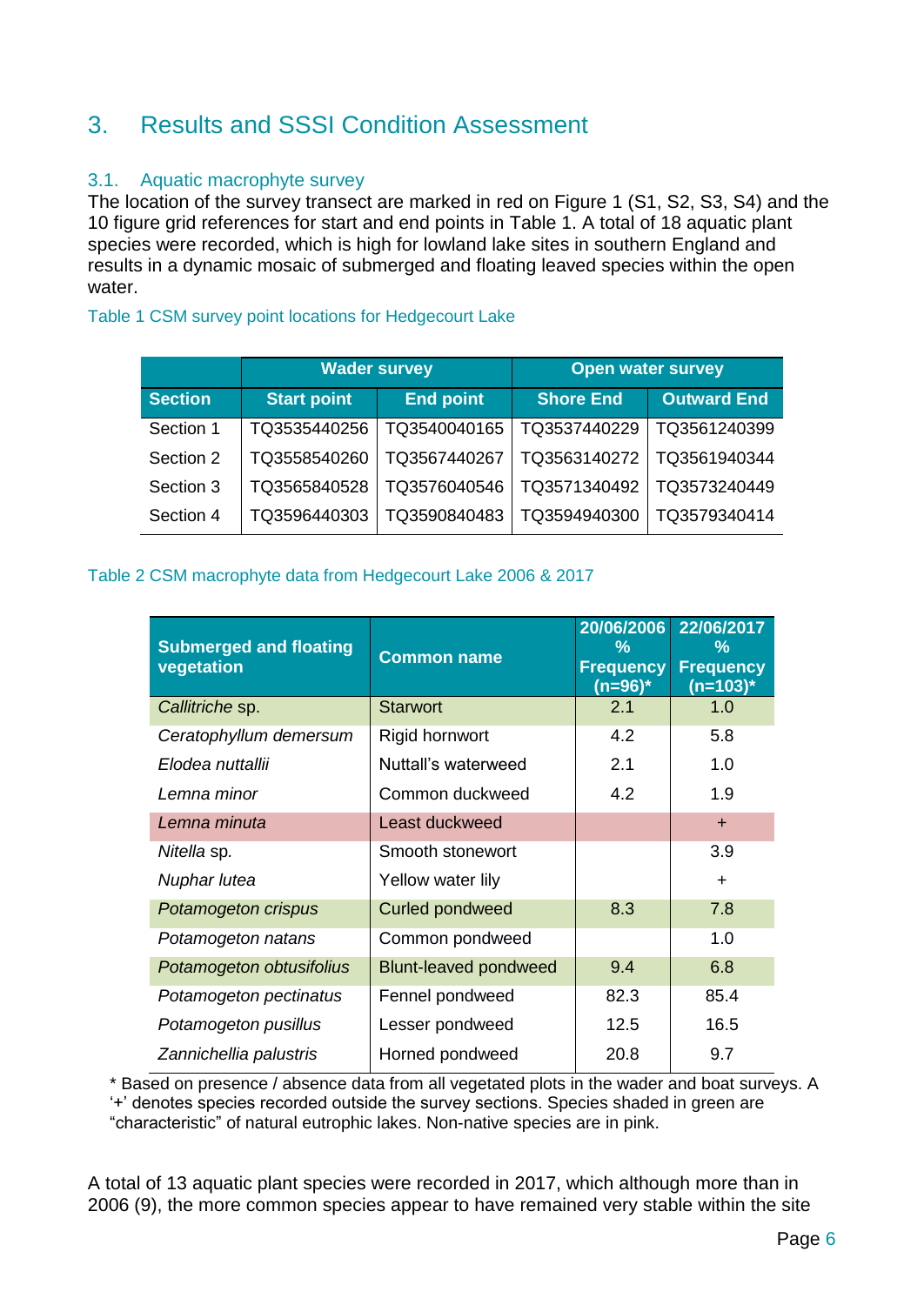[\(Table 2\)](#page-9-3). *Potamogeton pectinatus* was dominant, forming dense mats of vegetation throughout much of the site at depths of 50 – 90 cm, but tended to thin out towards the middle of the lake where the water depths are just slightly deeper  $(1.0 - 1.1 \text{ m})$ . The assemblage is typical of hyper-eutrophic shallow lakes, with fine-leaved pondweeds, *Ceratophyllum demersum* and *Zannichellia palustris* making up the bulk of the species present. Of note was the presence of a *Nitella* species; usually an indicator of good water quality and rarely found where nitrate concentrations are high (Lambert & Davy 2011).

The extent to which the aquatic flora has changed since designation in 1975 is unclear. The lake was not included as a primary feature of the SSSI and the citation records only the follow information:

"The aquatic flora has not been well-recorded in recent years but includes the naturalised pondweed *Elodea nuttallii*, broad-leaved pondweed *Potamogeton natans* and white water-lily *Nymphea alba*. The site was formerly important for other Potamogeton species including the rare hair-like pondweed *P. trichoides* which may still occur."

There is no mention of *P. pectinatus*, other pondweed species, *C. demersum* or *Z. palustris*, but it is assumed a thorough survey open water survey was not undertaken shining pondweed. Historical records listed in Rich (1994) do suggest the flora to have been of very significant interest in the 19<sup>th</sup> Century, and in addition to the species listed in the introduction above, there are also old herbarium records for *Potamogeton x angustifolius* (Collected by W. Beeby in 1883, Herbaria United 2017), a relatively rare hybrid of *P. lucens* and *P. gramineus* that is no longer found anywhere in the south of England (NBN Atlas 2017).

#### <span id="page-10-0"></span>3.2. SSSI condition

Hedgecourt Lake is classified within the NE Favourable Condition Tables as being a "mesotrophic to eutrophic standing open water". Given is location within a lowland area with predominantly agricultural and urban catchment, the site is assessed here against eutrophic lake targets (as defined in JNCC 2015).

For a eutrophic open water feature for be considered as favourable condition, it should normally be expected to have at least six characteristic species (see JNCC 2015) present, and these should occur at more than 60% of the sample locations. At Hedgecourt Lake, of the 13 aquatic species recorded in 2017, only three are characteristic eutrophic species (*Callitriche* sp. *Potamogeton obtusifolius* and *P. crispus*) and these only occurred at 12% of the 103 survey points within the lake (see [Table 2\)](#page-9-3).

In terms of the water quality, favourable condition requires clear water with nutrient concentrations below the thresholds set for eutrophic lakes i.e. 50 µgl-1 for total phosphorus (TP as P), and 1.5 mgl-1 for total nitrogen (TN as N).

Based on Environment Agency (2017) water quality data, Hedgecourt Lake is currently eutrophic and has mean annual concentrations of total phosphorus (TP) well in excess of the expected values for natural waters [\(](#page-12-0)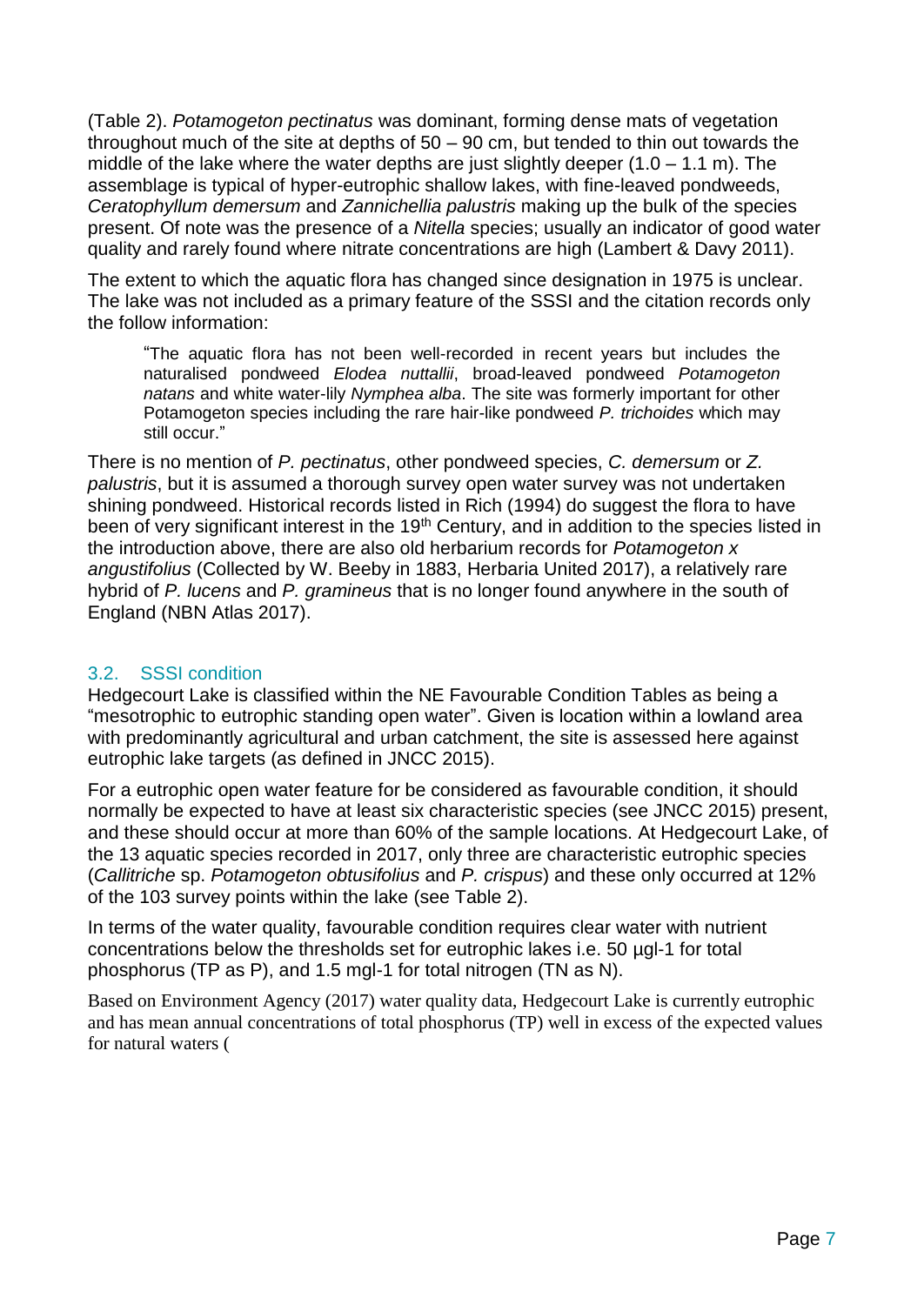[Table 3](#page-12-0) and **Error! Reference source not found.**). Total nitrogen, is also relatively high, but rarely exceeds the CSM guidance limits of  $12.5 \text{ mgl}^{-1}$  [\(](#page-12-0)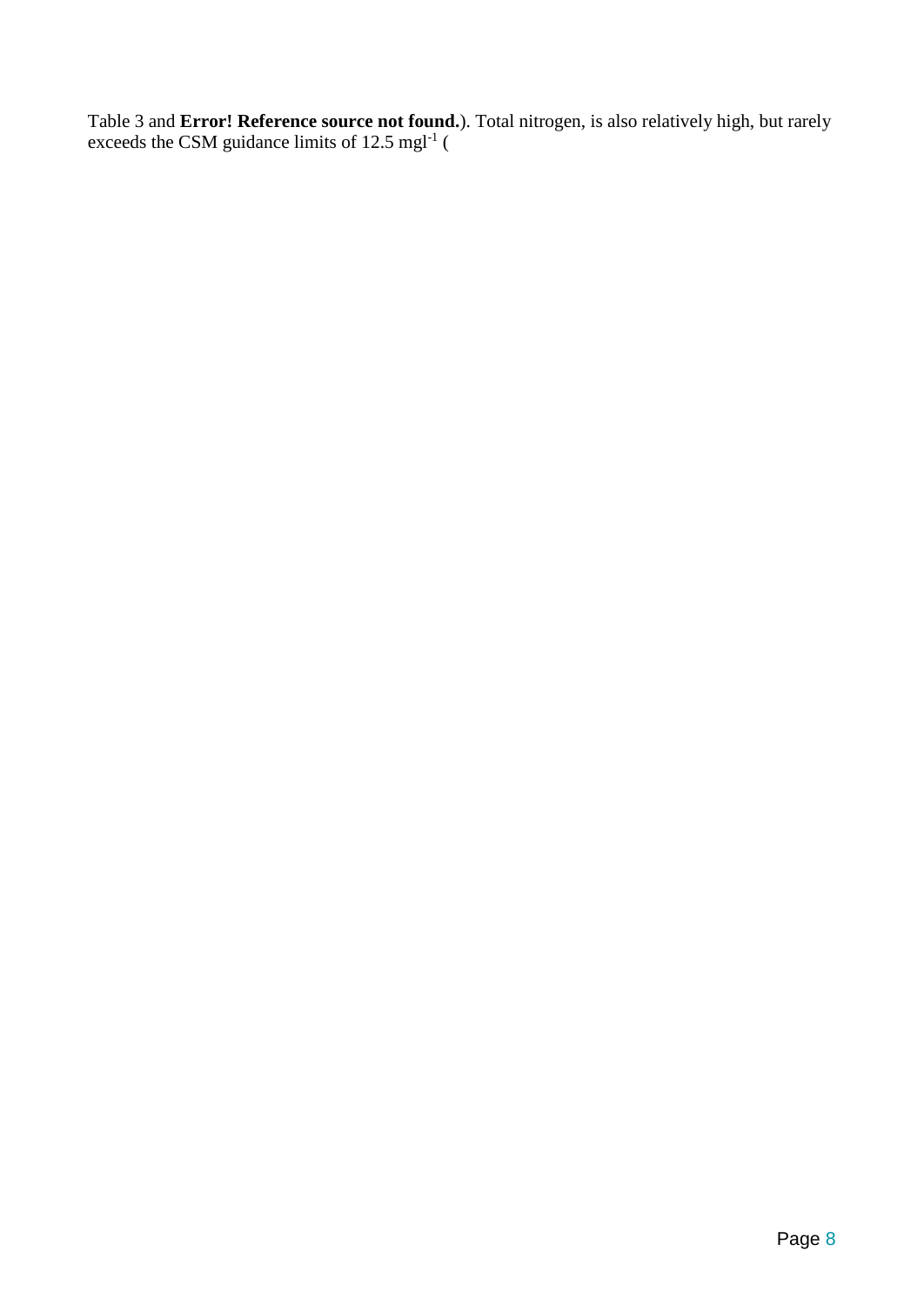<span id="page-12-0"></span>[Table 3](#page-12-0) and [Figure 3\)](#page-13-1).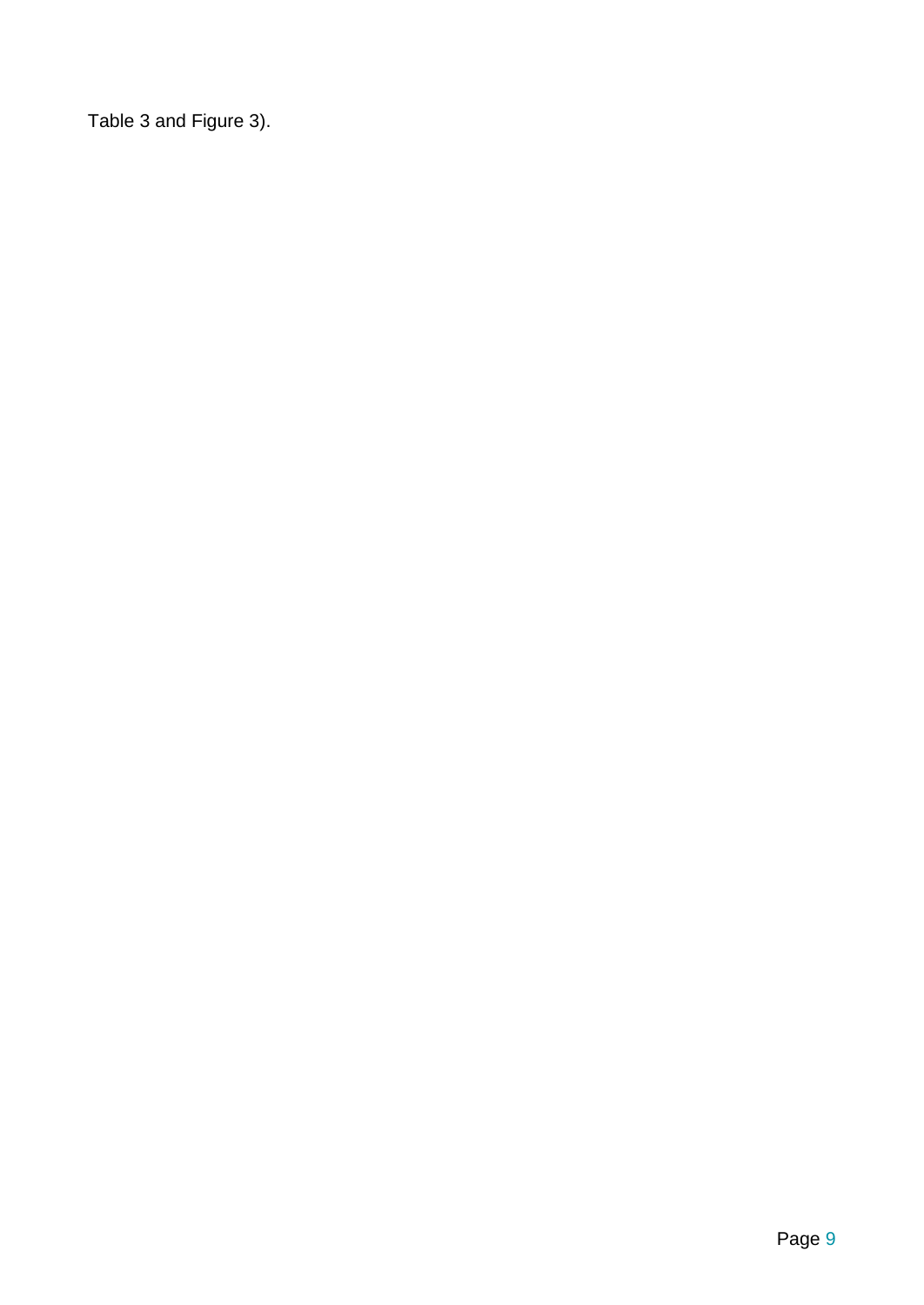<span id="page-13-0"></span>Table 3 Water quality from Hedgecourt Lake outflow (2012-2017 means based on quarterly sampling)

| <b>Section</b>               | 2012  | 2013 | 2014 | 2015  | 2016 | 2017 | 5 <sub>yr</sub><br><b>Mean</b> |
|------------------------------|-------|------|------|-------|------|------|--------------------------------|
| Alkalinity                   | 62.5  | 66.5 | 56   | 61.5  | 58.5 | 58   | 60.5                           |
| Chlorophyll a                | 28    | 20   | 39   | 26    | 23   | 31   | 28                             |
| Conductivity at 25 C         | 291   | 315  | 234  | 289   | 263  | 290  | 280                            |
| <b>Total Nitrogen as N</b>   | 1.07  | 1.65 | 1.21 | 1.30  | 1.53 | 0.98 | 1.29                           |
| Total Oxidised Nitrogen as N | 0.45  | 0.92 | 0.42 | 0.40  | 0.66 | 0.17 | 0.50                           |
| Orthophosphate as P          | -     | 20.6 | 40.0 | 23.1  | 14.6 | 13.2 | 22.3                           |
| Total Phosphorus as P        | 109.4 | 79.3 | 98.8 | 105.7 | 95.6 | 84.2 | 95.5                           |

Source: Environment Agency 2017



<span id="page-13-1"></span>Figure 3 Phosphorus (top) and Nitrogen (bottom) concentrations recorded from the Hedgecourt Lake outflow 2013 – 2017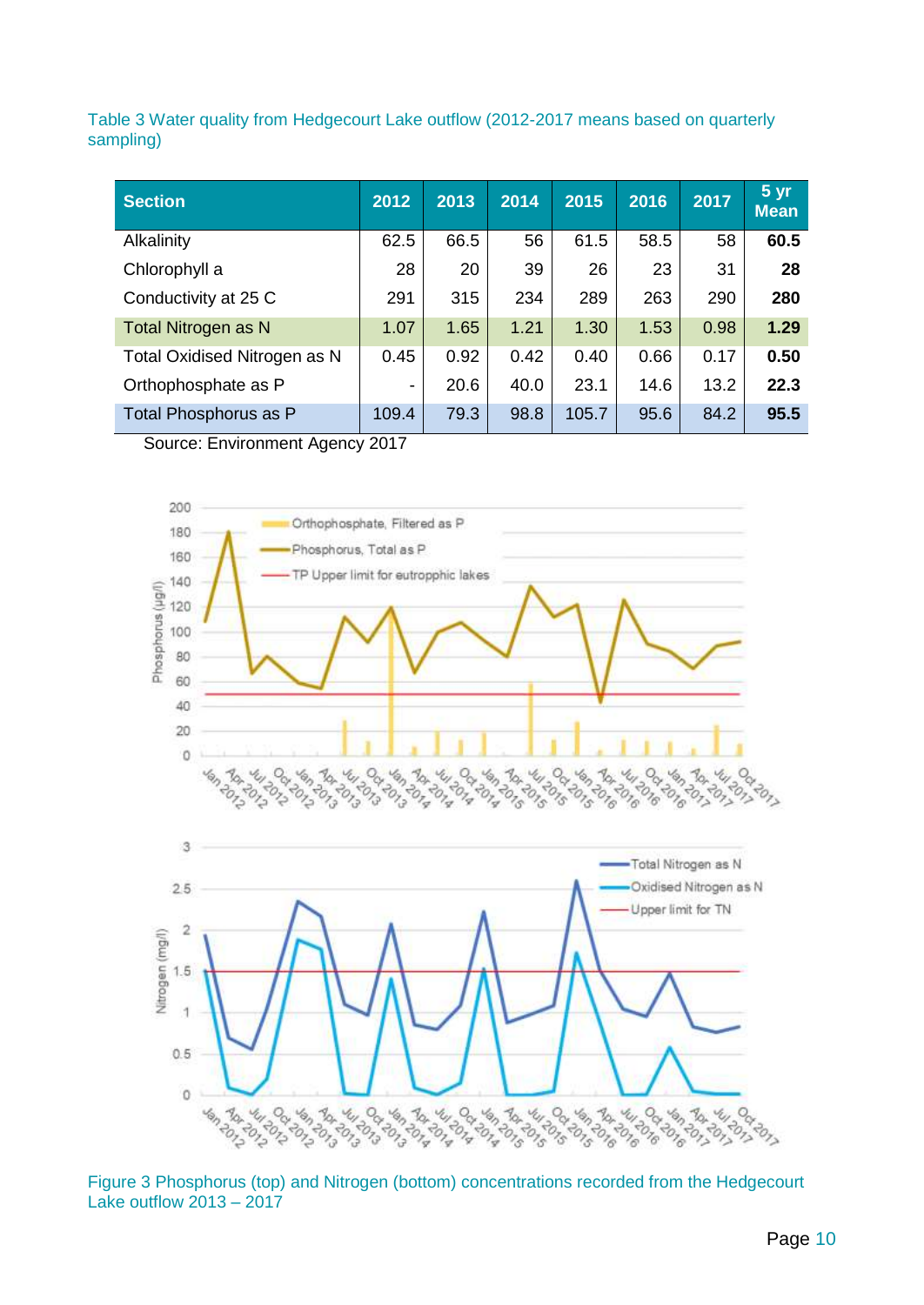The following table [\(Table 4\)](#page-14-0) summarises the main features used to assess condition as detailed in the Common Standards Monitoring guidance for freshwater lakes (JNCC 2015).

<span id="page-14-0"></span>Table 4 Favourable condition assessment based on 2017 survey data and EA quarterly outflow chemistry (EA 2017).

| <b>Attribute</b>                              | <b>Target</b>                                                                                             | <b>Status</b>             | <b>Comment</b>                                                                                                                                                                                                                                                                                                                                                                                        |
|-----------------------------------------------|-----------------------------------------------------------------------------------------------------------|---------------------------|-------------------------------------------------------------------------------------------------------------------------------------------------------------------------------------------------------------------------------------------------------------------------------------------------------------------------------------------------------------------------------------------------------|
| <b>Extent</b>                                 | No loss of extent of standing<br>water                                                                    |                           | Some encroachment of reeds and<br>Salix was noted, but there is no<br>evidence to suggest this is causing<br>accelerated loss of extent.                                                                                                                                                                                                                                                              |
| <b>Macrophyte</b><br>community<br>composition | Eutrophic target: at least 6<br>characteristic species,<br>including 1 broad-leaved<br>Potamogeton spp.   | X                         | Only 3 present including one<br>broadleaved Potamogeton spp.<br>Callitriche sp., P. obtusifolius & P.<br>crispus.                                                                                                                                                                                                                                                                                     |
|                                               | $\geq 6/10$ sample spots (boat &<br>wader survey) have $\geq 1$<br>characteristic species                 | $\boldsymbol{\mathsf{X}}$ | Of the 103 survey points, only 12%<br>had any characteristic species<br>present                                                                                                                                                                                                                                                                                                                       |
|                                               | No loss of characteristic<br>species                                                                      | $\checkmark$ (?)          | No loss since 2006, but historic<br>records suggest a more diverse and<br>characteristic flora was present in<br>the 19th C.                                                                                                                                                                                                                                                                          |
| <b>Negative</b><br>indicator<br>species       | Non-native species absent or<br>present at low frequency                                                  | X?                        | Elodea nuttallii present, but at low<br>frequency. L. minuta present and<br>newly recorded.                                                                                                                                                                                                                                                                                                           |
|                                               | Benthic and epiphytic<br>filamentous algal cover <10%<br>(i.e. non-Chara)                                 | ✓                         | No sample plots had significant<br>growths of filamentous algae.                                                                                                                                                                                                                                                                                                                                      |
| Macrophyte<br>community<br>structure          | Characteristic vegetation<br>zones should be present and<br>no deterioration from baseline<br>conditions. | X                         | Some good areas of hydrosere<br>present along the west and SE<br>shores. Characteristic species are<br>uncommon within littoral and open<br>water areas and the site is<br>dominated by dense beds of P.<br>pectinatus between 50-100 cm<br>depth. The site is very shallow, with<br>few plants in the centre of the lake<br>where water depths are only 1-1.1<br>m. Little change since 2006 survey. |
|                                               | Maximum depth distribution<br>should be maintained                                                        |                           | $Z_{\text{max}}$ (recorded) = 1.1 m,<br>$Z_s = 0.75$ m. $Z_{max} = 1.1$ m                                                                                                                                                                                                                                                                                                                             |
|                                               | At least the present structure<br>should be maintained                                                    | $\checkmark$ ?            | There is no evidence of recent<br>chance                                                                                                                                                                                                                                                                                                                                                              |
| <b>Water quality</b>                          | <b>Eutrophic target: Stable</b><br>nutrients levels:<br>TP target / limit = 50 $\mu$ gl <sup>-1</sup>     | $\boldsymbol{\mathsf{X}}$ | $TP = 95.5 \,\mu g l^{-1}$ (EA Jan 12 – Sept<br>16. Range $44 - 181$ µgl <sup>-1</sup> )                                                                                                                                                                                                                                                                                                              |
|                                               | Stable pH values:<br>pH ~ 7.0 – <9.0                                                                      | $\overline{?}$            | No data                                                                                                                                                                                                                                                                                                                                                                                               |
|                                               | Mean annual total nitrogen TN<br>$< 1.5$ mgl <sup>-1</sup>                                                | ✔                         | $TN = 2.99$ mgl <sup>-1</sup> (EA Oct 15 – Sept<br>16. Range 1.84 – 3.98)                                                                                                                                                                                                                                                                                                                             |
|                                               | Adequate dissolved O <sub>2</sub> for<br>health of characteristic fauna<br>$(> 6 \text{ mgl}^{-1})$       | $\checkmark$ ?            | Waters were well oxygenated at<br>time of survey.                                                                                                                                                                                                                                                                                                                                                     |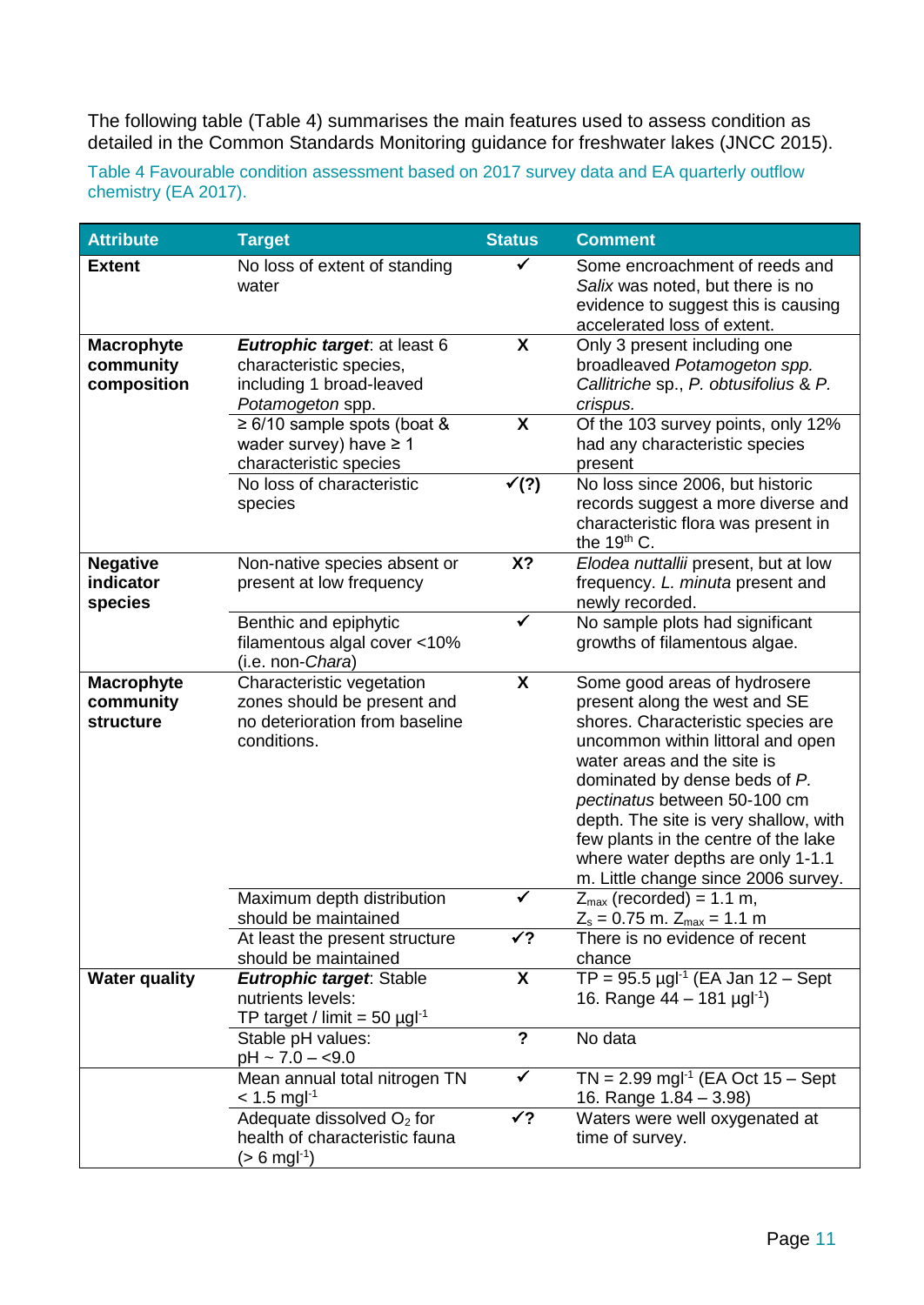| <b>Attribute</b>                                  | <b>Target</b>                                                                         | <b>Status</b>           | <b>Comment</b>                                                                                                                                                                                                                               |
|---------------------------------------------------|---------------------------------------------------------------------------------------|-------------------------|----------------------------------------------------------------------------------------------------------------------------------------------------------------------------------------------------------------------------------------------|
|                                                   | No excessive growth of<br>cyanobacteria or green algae                                | X                       | Water clarity was poor due to both<br>suspended solids and<br>phytoplankton growth. Mean Chl $a =$<br>$= 28 \mu g l^{-1}$ (EA Jan 12 – Sept 16.<br>Range $5 - 92$ µgl <sup>-1</sup> ). Site specific<br>target required, but generally poor. |
| <b>Hydrology</b>                                  | Natural hydrological regime                                                           | X?                      | Artificial water body subject to<br>raising in summer and lowering in<br>winter - this contrasts more natural<br>regimes.                                                                                                                    |
| Lake substrate                                    | Natural shoreline maintained                                                          |                         | Majority of shoreline comprises of<br>emergent wetland and wet<br>woodland.                                                                                                                                                                  |
|                                                   | Natural and characteristic<br>substrate maintained                                    | $\boldsymbol{\gamma}$   | No change since 2006. No evidence<br>of major changes. Sediments are<br>relatively organic, which is typical of<br>eutrophic lakes.                                                                                                          |
| <b>Sediment load</b>                              | Natural sediment load<br>maintained                                                   | $\overline{?}$          | There was no evidence of any<br>adverse sediment loading impacting<br>the site, but requires additional<br>information to assess.                                                                                                            |
| <b>Connectivity</b>                               | Maintain good connectivity<br>with ground and surface<br>waters and marginal habitats |                         | Extensive wetlands above and<br>below the lake with well establish<br>hydrosere present.                                                                                                                                                     |
| <b>Indicators of</b><br>local<br>distinctive-ness | <b>Distinctive elements</b><br>maintained                                             | $\overline{\mathbf{?}}$ | Not defined with respect to the open<br>aquatic flora. Presence of Nitella sp.<br>is of interest and warrants further<br>investigation.                                                                                                      |

In summary, Hedgecourt lake is in unfavourable condition. Based on the CSM guidance (JNCC 2015), the lake fails to meet the eutrophic targets for:

- Aquatic macrophyte composition
- Aquatic macrophyte community structure
- Water quality
- Hydrological regime

The lake also has two non-native aquatic plant species present (*Elodea nuttallii* and *Lemna minuta*), which are currently at low frequency, but place the site at additional risk of deterioration if these populations increase. The lake is also bordered by residential properties to the north-east and south, with gardens fronting the lake shore. The presence of more invasive garden species such as bamboo and Rhododendron should be reviewed in context of the cultural and historical context of the gardens and where deemed necessary, controlled in conjunction with the property owners, to lessen the impact on the lake. The Bamboo in particular (north east shore) adds very heavy shade to the littoral habitat at the expense of native marginal flora.

Also pertinent to the non-native species category, although not surveyed here, is the anecdotal evidence of non-native carp within the site. Any opportunity to reduce the stock of carp should be taken.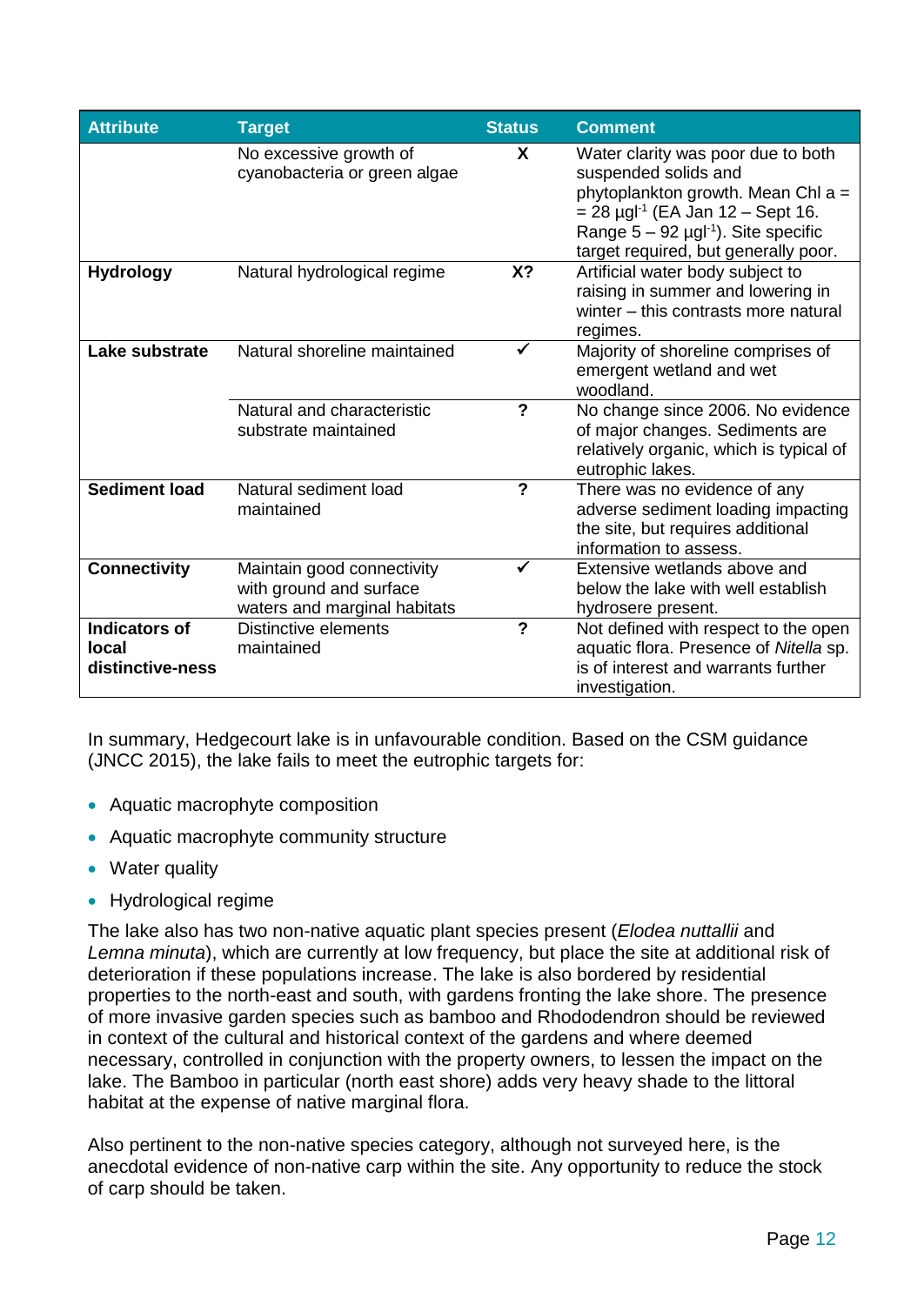## <span id="page-16-0"></span>4. Appraisal of the Evidence and Recommendations

#### <span id="page-16-1"></span>4.1. Status of Hedgecourt Lake

Based on the current aquatic flora and water quality data, the condition of the standing water feature within Hedgecourt Lake SSSI is classifies as "unfavourable" for a eutrophic lake. Within the eutrophic lake classification, it would be expected that the un-impacted and favourable state would be manifested by clear-water conditions, with more characteristic eutrophic species and without the dominance of fine-leaved pondweeds such as *P. pectinatus.*

The evidence points towards the primary cause for the poor condition of Hedgecourt Lake is eutrophication, with high concentrations of phosphorus are consistently recorded within the site. Furthermore, the three most abundant species growing in the lake in 2017 and 2006 are *Potamogeton pectinatus, Potamogeton pusillus* and *Zannichellia palustris*, which are typical of hyper-eutrophic conditions.

Although dominated by fine-leaved pondweeds, Hedgecourt Lake nonetheless maintains a relatively diverse aquatic flora which has remained stable for over 10 years. This demonstrates the resilience of many aquatic plant species, that manage to hang on within a site despite conditions being unfavourable. It is also encouraging to note that although non-native species are present (*Elodea nuttallii* and *Lemna minuta*) they occur at low frequency in the site.

#### <span id="page-16-2"></span>4.2. Eutrophication

Eutrophication is the primary driver of change and deterioration of freshwater habitats in lowland Britain (e.g. Moss 2010). Increased nutrients lead to increased algal abundance and reduced water clarity, which in turn impacts the composition and abundance of aquatic macrophytes. If algal dominance occurs, lakes can very quickly lose their plants and the knock-on effects of habitat loss and bacterial decay can have serious impacts on invertebrate and fish communities, which in turn impacts on birds and mammals. In very shallow lakes, such as Hedgecourt, the problem of water clarity can be further exacerbated by the re-suspension of fine sediments by wind stress and the disturbance by water birds.

Within Europe, there is an irrefutable evidence base to show that natural water quality is the most important requirement for a lake or pond to support a natural biological community (Hering *et al*. 2013).

Anthropogenic eutrophication is the main driver of ecological decline in lowland lakes in the UK (Moss 2010). The mechanisms by which eutrophication damages freshwater environments are well understood (see Box 1), and nutrient pollution has consequently been the focus of major legislative controls in the UK (e.g. Urban Wastewater Treatment Directive, Nitrates Directive and Water Framework Directive). These legislative controls are most easily implemented where pollution is acute and population size meets thresholds for positive actions (e.g. P stripping at STWs serving greater than 10000 people). Pollution from diffuse sources (e.g. agriculture) or from small domestic STWs comes under the jurisdiction of the WFD. Under the WFD, pollution pressures, including nutrients, which are causing freshwaters to fail targets for "good ecological status" require actions to be put in place to mitigate these pressures.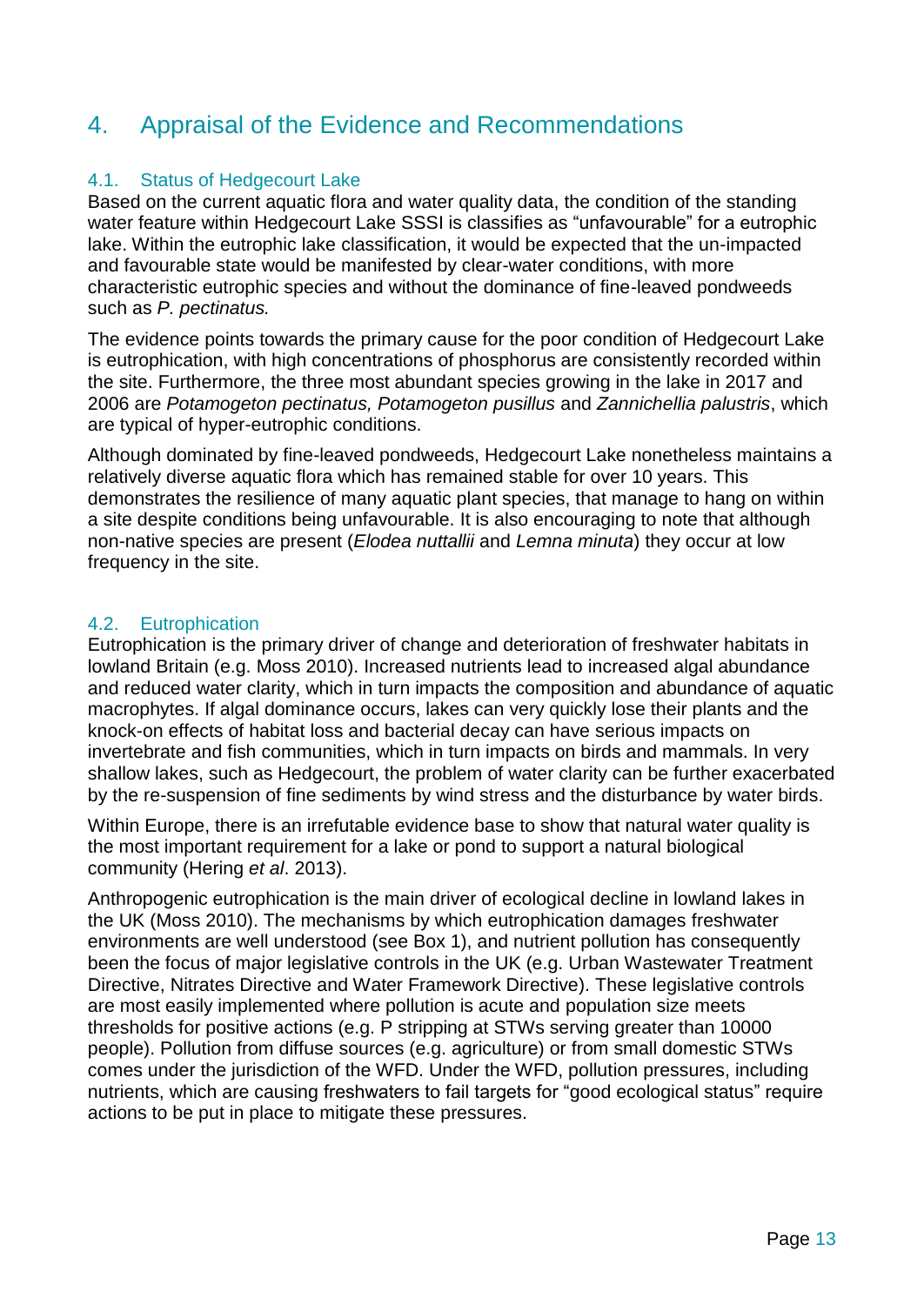#### **Eutrophication in Lakes Box 1**

The term "eutrophication" is most simply defined as "*an increase in the concentration of*  inorganic plant nutrients, mainly phosphorus and nitrogen". This is a natural process in many lowland lakes, with the nutrient status of the water reflecting the geology, soils and vegetation of the catchment. Where anthropogenic inputs become more prevalent the natural balance is upset and the ecological status is often compromised.

Increased nutrients in lakes, promotes the growth of planktonic algae making the water turbid, which in turn can have significant impacts on the lake ecosystem by reducing the availability of light to aquatic plants and causing oxygen depletion and changes in pH. Increased algal turbidity can rapidly eliminate aquatic plants from a lake, and once lost, it is very unlikely they will re-establish where high nutrients prevail.

This process is complex however, and there are conditions where even under higher nutrients, clear water and plants can prevail. This so-called alternative stable state (May 1977) occurs where zooplankton occur in sufficient abundance to "graze" on the algae and keep the water clear. In turn, the zooplankton require the presence of aquatic plants to act as refugia from predation by fish. Where plants are lost, or where the balance in the fish community is disrupted, this state breaks down, and the switch to an algal dominated, turbid state is more likely. The risk of this switch occurring, increases as the nutrient status increases in the lake.

Resilience to the effects of eutrophication is increased where fish stocks are well balances and lack the benthic feeders such as Common carp and Bream, and where predatory fish such as Pike and large Perch exert a control on the numbers of zooplanktivorous fish. Conversely, once a lake becomes algal dominated and turbid, oxygen depletion occurs and results in bio-chemical processes that promote the release of nutrients from the sediments; thus exacerbating the problem further.

Where shallow lakes retain aquatic plants, even if only nutrient tolerant species such as those that dominate at Hedgecourt Lake, the most effective management is to reduce the anthropogenic inputs of nutrients and in so doing increase the resilience of the lake and prevent further degradation.

#### <span id="page-17-0"></span>4.3. Siltation and water depth

In addition to eutrophication, there are also concerns about possible siltation and the lack of depth within Hedgecourt Lake. Ecologically, there is no reason why a lake of this depth cannot function normally; in fact, in eutrophic lakes where algal turbidity is often high, enough light can still reach the sediments and is therefore available to plants for photosynthesis. In deeper eutrophic lakes, the aphotic zone often becomes anoxic causing additional problems of nutrient release from the sediments and poor conditions for the lake biota. In turn, the plants help to buffer against the impacts of eutrophication by providing refugia to zooplankton, the primary grazers of phytoplankton (see Box 1). It was very noticeable during the survey work in June, that water clarity was higher within the dense beds of *P. pectinatus.* This is most likely due to the additional competition for light (between phytoplankton and higher plants), the impact of phytoplankton grazing within plant beds as well as a reduction in sediment re-suspension afforded by the plants.

Lake depth is doubtless the primary concern of the sailing club, but for the conservation status, it poses less of a problem. Currently, there is no immediate evidence of rapid infilling or encroachment in Hedgecourt lake (Madgewick 2017), and therefore no urgency to remove sediment or increase water depth. While water clarity remains poor (as a consequence of nutrient enrichment and high algal biomass), the macrophytes benefit from the site being shallow.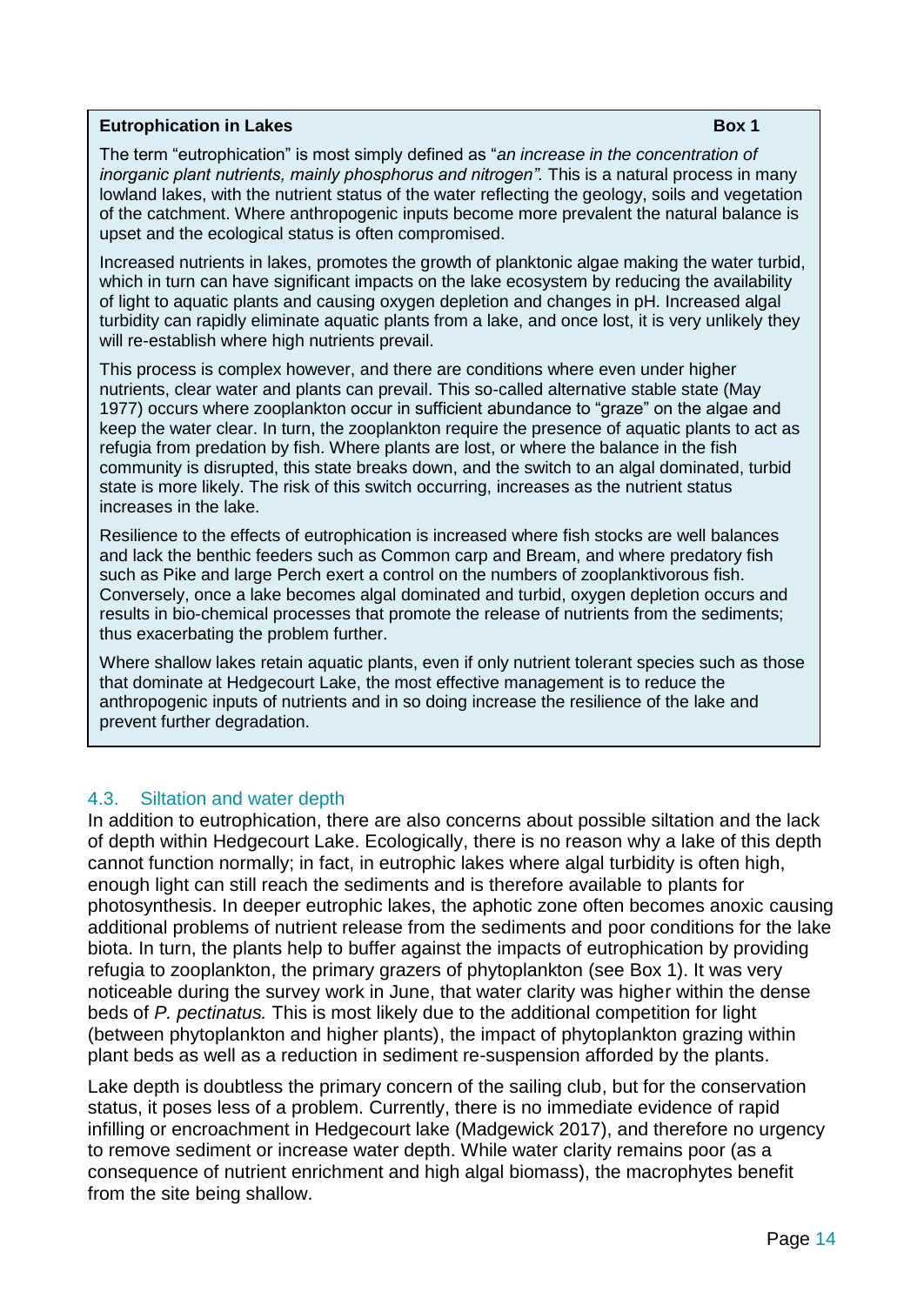While siltation and water depth are not likely to be primary drivers of change in the site, the sediment may be acting as a source of nutrients within the site, particularly phosphorus. Phosphorus is bound within organic and inorganic particles that form the sediments, and where nutrient inputs are high, concentrations within the sediments can build up over time. Under certain conditions, particularly anoxia, this phosphorus can be released to the water column and thus the sediments act as a source of nutrients to the water. Where up-stream nutrient inputs are reduced, the sediments can become the primary source of nutrients in the lake, a problem that is exacerbated in sites like Hedgecourt Lakes that have relatively slow rates of throughput, and where water levels are held up artificially in summer, a time when P release and phytoplankton growth rates are highest. In this case, there may be grounds to manage internal P release by sediment removal, but only when external sources can be demonstrated to be low.

Given the nature of the catchment, which includes urban and rural run-off, it is likely that nutrient remain relatively high, and would require additional management before addressing internal nutrient release. A comprehensive nutrient budget of the catchment and lake is necessary to understand these problems in full and help to inform site management.

#### <span id="page-18-0"></span>4.4. Catchment management

With nutrients identified as the key driver of deterioration within Hedgecourt Lake, it will be important to understand and control, where possible, nutrient inputs from the catchment.

**Agricultural sources:** Within the catchment, intensive agricultural land use is relatively low, with only c.16% of the land are under cultivation and 13% improved pasture, with approximately 35% wooded (CEH 2017). Despite the relatively low area of intensive agriculture, it is still likely to contribute to nutrients in the streams and ultimately into Hedgecourt Lake. Nutrient budgeting and full catchment assessment will help to identify any problem areas and, if necessary, facilitate mitigation through improved land management. Monitoring should include an array of sites which are monitored at a minimum of monthly intervals and during heavy rainfall events, when run-off is at its highest. This will establish is there any particular areas requiring additional management within the catchment.

The support of landowners and tenant farmers within the catchment, will therefore be vital to ensure nutrient (and sediment) loads are kept to a minimum. This is best achieved with the support and advice given through the Catchment Sensitive Farming scheme available through the joint provision of services from Natural England and Environment Agency (see NE 2017b).

**Domestic sources:** The majority of domestic sewage within the catchment is likely to be collected and treated via mains sewerage systems. It is beyond the scope of this report to identify if these fall within the Hedgecourt Lake catchment, but any sewage treatment works (STW) or smaller package plant discharges should be monitored and included within nutrient budgeting for the catchment. While these smaller (<10000 population equivalent) STWs are obliged to comply under their EA quality permits, the permits do not cover phosphorus concentrations, but focus on the levels of organic pollution, suspended solids and ammoniacal nitrogen, as well as microbiological quality. The additional management and control of nutrients from such discharges is largely unregulated, and therefore requires engagement with the water companies, or responsible operators, to encourage best practice where sensitive sites occur downstream of discharges.

In addition to mains STWs, there are a large number of rural dwellings within the catchment, many of which are unlikely to be serviced by mains sewerage and will have individual septic tanks in place. The impact of phosphorus from septic tanks can be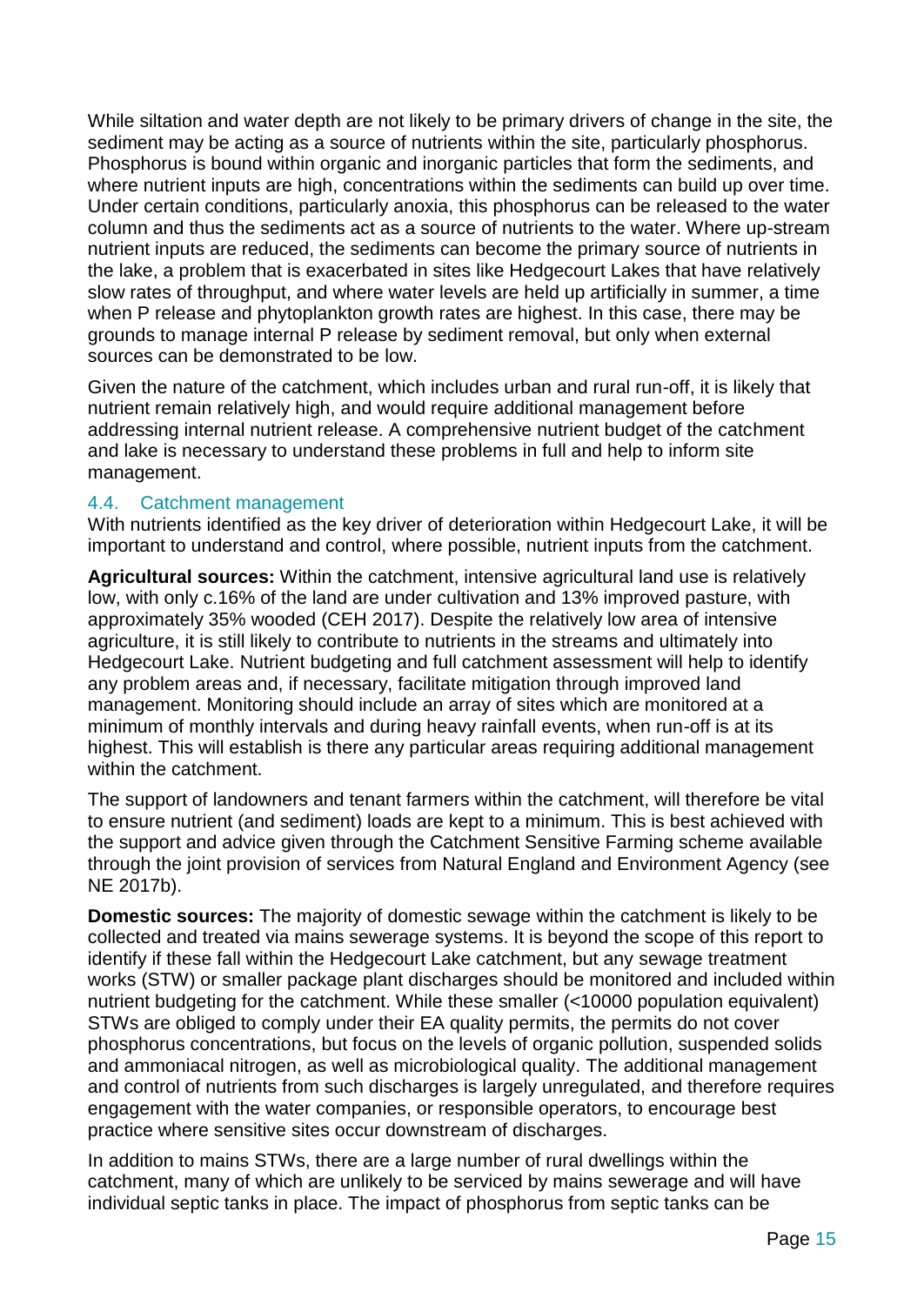significant where they are poorly maintained, or old (May *et al.* 2015), and we recommend that a full review of the location and function of all individually maintained septic tanks within the catchment is made.

**Urban run-off:** Urban and suburban areas account for approximately 25% of the Hedgecourt Lake catchment (CEH 2017), and therefore the quantity and quality of run-off may potentially be impacting the lake. Contamination of surface run-off with foul water due to poorly maintained drainage and domestic misconnections have the potential to impact on natural surface waters. The west side of East Crawley and Crawly Down are both within the surface water catchment, and their contribution to the quality of the Eden Brook headwaters and Hedgecourt Lake warrants monitoring to inform catchment and lake management.

Good quality of rivers is completely dependent on the supply of good quality water from the catchments. Good practice in river management, dictates that pollution, including nutrients, should be controlled from the headwaters in the first instance, and thus any nutrient control in the upper parts of the catchment will have positive impacts on Eden Brook, Hedgecourt Lake and ultimately on the wider Medway river basin downstream.

#### <span id="page-19-0"></span>4.5. The 'Vision' for Hedgecourt Lake

This section is included to provide an indicative vision for Unit 4 of Hedgecourt SSSI. A full management plan should update this Vision to include and compliment the entire SSSI.

The objectives for 'Favourable Condition' in SSSIs (and SACs) are set out for each designated habitat type in a series of Common Standards (e.g. JNCC 2015 for lakes) agreed by the UK conservation agencies. The Common Standards provide biological and environmental targets that will support a characteristic biological community (rather than focus on any one species) for a natural habitat type. These are set out in the Favourable Condition Tables (e.g. NE 2014) which address the individual targets necessary to maintain the different habitat types within the SSSI unit.

Hedgecourt Lake fails to meet the targets set out for eutrophic lakes and therefore requires remedial action. To help deliver the improvements, a "Vision" for the site is required to provide the necessary goals to work towards. The Vision, presented here is based on the culmination of evidence collected from this study. A management plan will be required to ascertain and evidence the primary drivers of environmental change at the site and address these in order to ensure the Vision becomes a reality, returning Hedgecourt Lake to favourable condition.

The vision is focussed on both the open water and the array of marginal wetland habitats that surround much of the lake; a site of rich historical, cultural and environmental interest, and the largest area of semi-natural open water in eastern Surrey.

#### **The Vision**

The Vision is for a future in which the waters of Hedgecourt Lake remain clear and are dominated throughout the summer months by a diverse community of submerged aquatic plants, interspersed with white and yellow waterlilies. Broad-leaved pondweed and stoneworts will be important components of the aquatic flora, creating areas of dense weed growth right up to the water's surface. Around the lake, there will be areas of reed-bed grading gently into wet alder woodland and greater tussock sedge or species-rich fen. Water depth will, in the most part, exceed 1 m, reaching a maximum of 1.5 m in the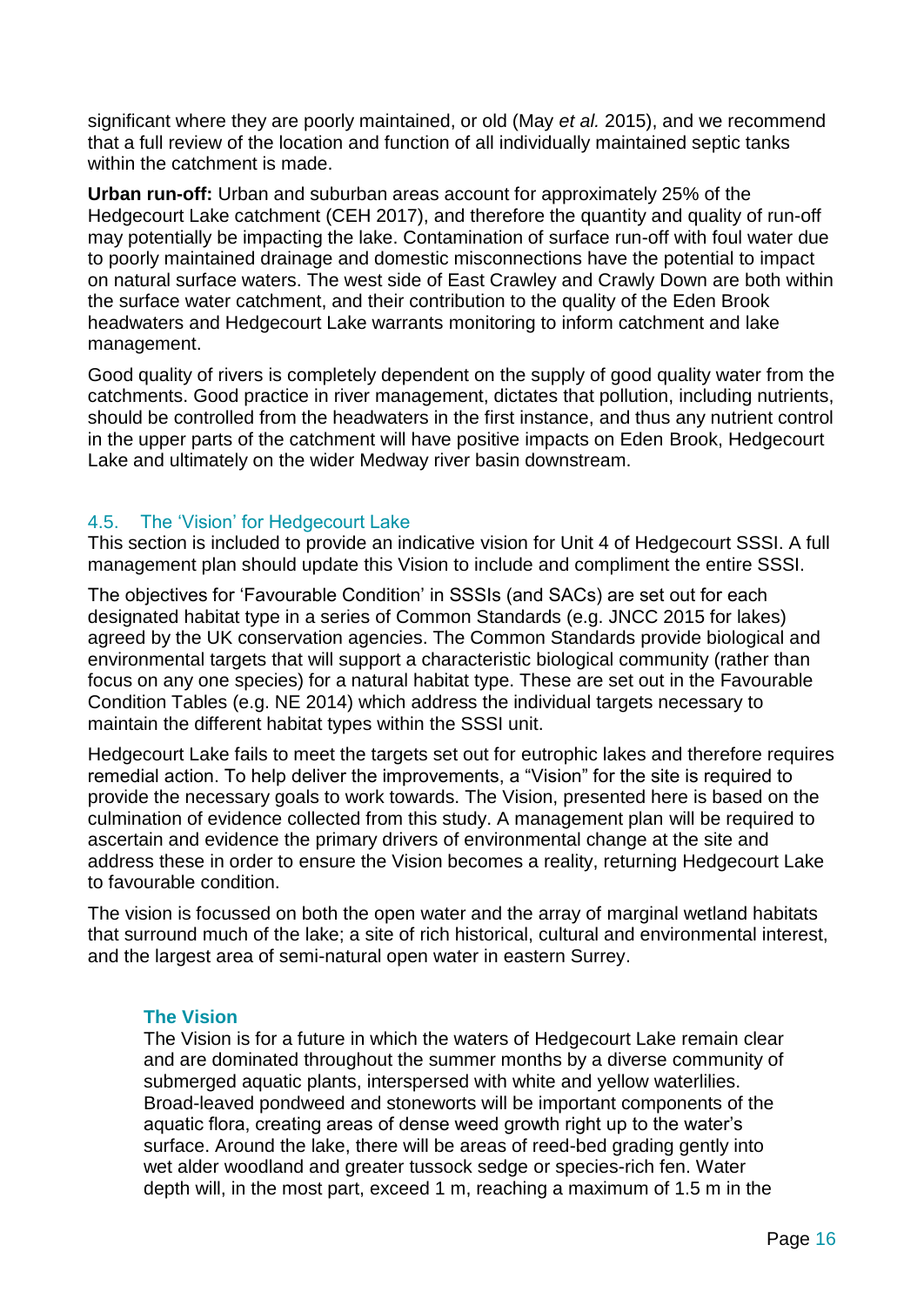middle of the pond. Within the shelter of the reeds, there will be shallower pools, providing good habitat for birds and fish fry. Non-native plant species will be absent, or remain at low abundance and no new introductions will occur.

The abundance of aquatic and wetland plants will play host to a diverse and important invertebrate community. Dragonflies and damselflies will be seen throughout the summer months: the many different species, including national rarities, being indicative of the good habitat and water quality within the pond. Molluscs will thrive at the site, both in the water, and within the wetlands. The quality and diversity of habitats will support a host of other invertebrate species, and thus the lake will be an important feeding ground for both birds and bats.

The fish population will consist of native species, such as pike, perch, eels, tench and rudd. Non-native fish species, such as common carp, will be absent and numbers of bottom-feeding species, such as bream, will be low, so as not to impact on the aquatic flora. The passage of eels to and from the lake will not be compromised by obstructions within the wider catchment.

The expanse of open water and marginal wetlands will attract a wide range of bird species, some, like the water rail, tufted duck, little grebe, great crested grebes, reed warblers and kingfishers will be resident breeders, while many other species of waterfowl will visit the lake during the winter.

Water quality will be very good. Concentrations of plant nutrients such as nitrogen and phosphorus will be low (TN <  $1.5$  mgl<sup>-1</sup> & TP <  $50$  µgl<sup>-1</sup>), both in the lake, and in the feeder streams. Agricultural management within the catchment will ensure that sediment loads and run-off are minimised and controls will be placed on domestic wastewater to ensure they do not pollute the pond. Water levels will be managed in such a way as to mimic natural lakes, with periods of lower water during summer and higher levels in winter.

Public access to Hedgecourt Lake will be sufficient to provide a vista of the natural and cultural heritage of the pond and its wetland habitats. The pond will be an area where people go to enjoy and learn about the natural environment and a place that promotes health and well-being through exercise and relaxation. The sailing club will continue to enjoy access to the open water and work in harmony with the site to compliment the amenity value with conservation. The provision of well managed public access and signage, will help to promote a wider understanding of the importance of freshwater habitats and thus safeguard this important SSSI feature, and other wetlands, into the future.

#### <span id="page-20-0"></span>4.6. Recommendations

The control of nutrients within the catchment will be a key priority for the restoration and sustainability of Hedgecourt Lake. Future management and any restoration plans will require comprehensive evidence to identify the primary sources of nutrients within the catchment. Success of management is likely to be increased with the involvement of a wide stakeholder group to include: e.g. farm owners and tenants, local residents, South East Rivers Trust, Natural England, Surrey Wildlife Trust, Water companies and the Environment Agency, working towards a well-defined, common management objective.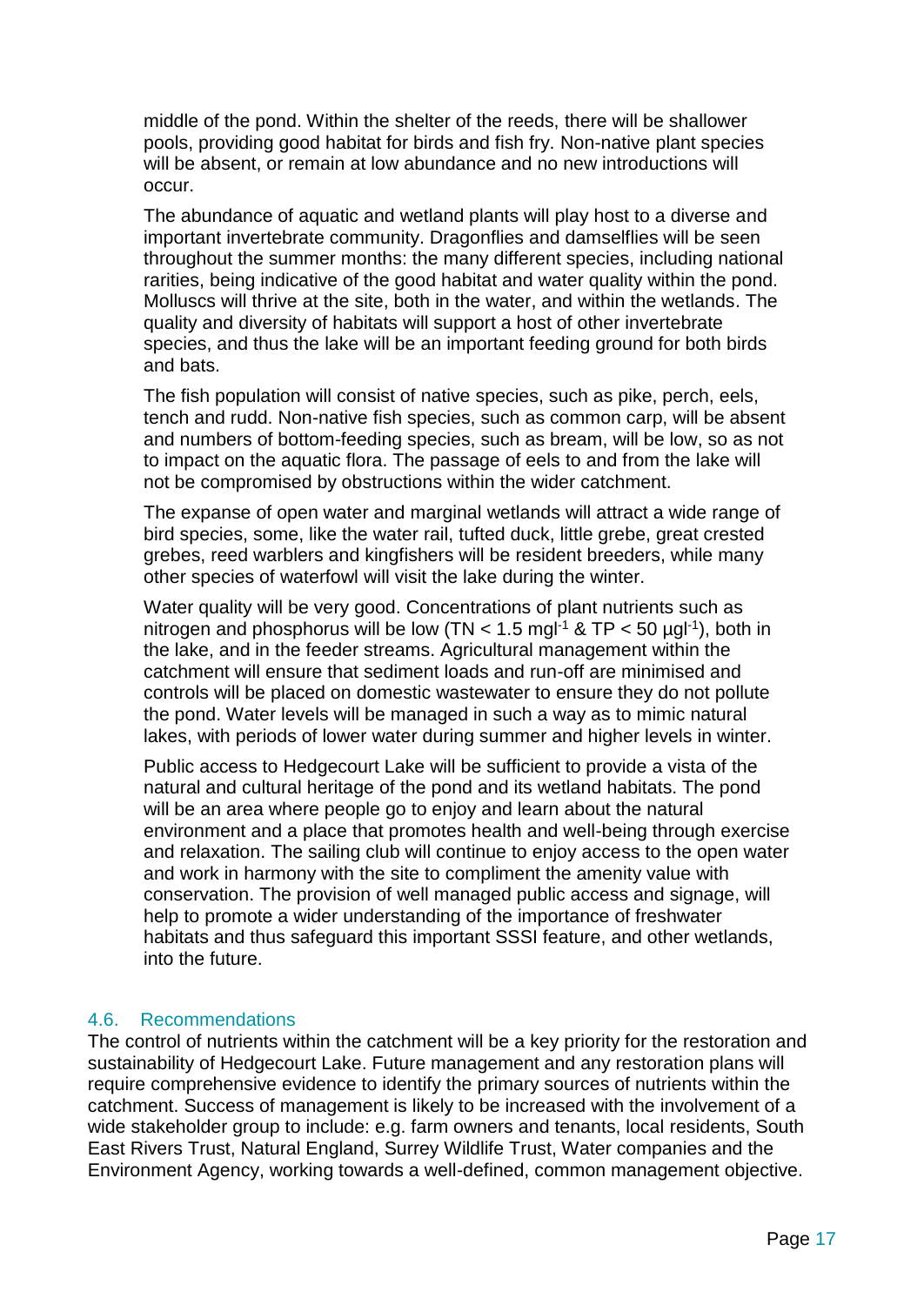In order to progress the lake towards favourable condition the following recommendations are made:

- 1. Undertake a full nutrient budget for the lake, inclusive of upstream catchment.
	- Ideally this will require a comprehensive catchment assessment and walkover to identify any potential sources of nutrients and silts to the surface waters (e.g. sewage treatment discharges, agricultural run-off, septic tanks, storm drains, road run-off, etc.). Following an initial assessment, monthly water quality monitoring [\(Table 5](#page-25-2) fore recommended determinands) should be undertaken from the outflow and inflow of the lake as well as at strategic points within the catchment, to identify the primary sources of external loadings and to determine the contribution of internal nutrient cycling and release.
- 2. Restore a more natural hydrological regime.
	- Natural lake levels respond to rainfall and catchment processes, and therefore tend to be lower in the summer and higher in winter, with such natural fluctuations benefiting the marginal flora and fauna. This is contrary to the current management of water levels in Hedgecourt Lake, which are elevated in summer by raising the outflow weir, and lowered in winter. In additional to impacting on the littoral communities, this also prevents nutrients being flushed from the site when they are typically at their highest, and therefore facilitates internal nutrient cycling and sequestration, rather than the desired nutrient export. NE will need to work closely with key stake holders (primarily the sailing club) to achieve a positive outcome.
- 3. Define site-specific restoration targets.
	- Examining historical records (e.g. accounts of flora and fauna and archives samples) and the analysis of lake sediment records can provide additional evidence for lake restoration. Knowing how the biota of a lake has changed through time gives us a valuable insight into the expectations for conservation, and provides a baseline against which a site may be assessed in terms of its ecological status. The sediment core taken in June 2017 (Achived at UCL), is available to NE for further analysis and could be used to help set realistic and site-specific targets for restoration.
- 4. Sediment removal
	- Until such time that external nutrient sources can be demonstrated to be below recommended thresholds, there is little justification for silt removal as a means of controlling nutrients. The nutrient budget (point 1 above) will help to identify the relative contributions of internal and external nutrient sources and so determine the most effective means of control. In terms of the long-term management of the lake, it is inevitable that sediments will continue to accrue and thus the site will ultimately follow the natural path from open water habitat towards a wetland habitat. If this is to be prevented, some form of sediment removal will become necessary. As such it would be prudent to undertake an appraisal of the current sediment depth, quality and volume to enable the appropriate methods for de-silting to be most accurately assessed.

#### <span id="page-21-0"></span>4.7. Policy drivers for lake restoration

In addition to the local concerned with regards to the condition of Hedgecourt Lake, there is a national framework in place to provide leverage and justification towards protected sites. Apposite to Hedgecourt SSSI there are three principal drivers for the protection and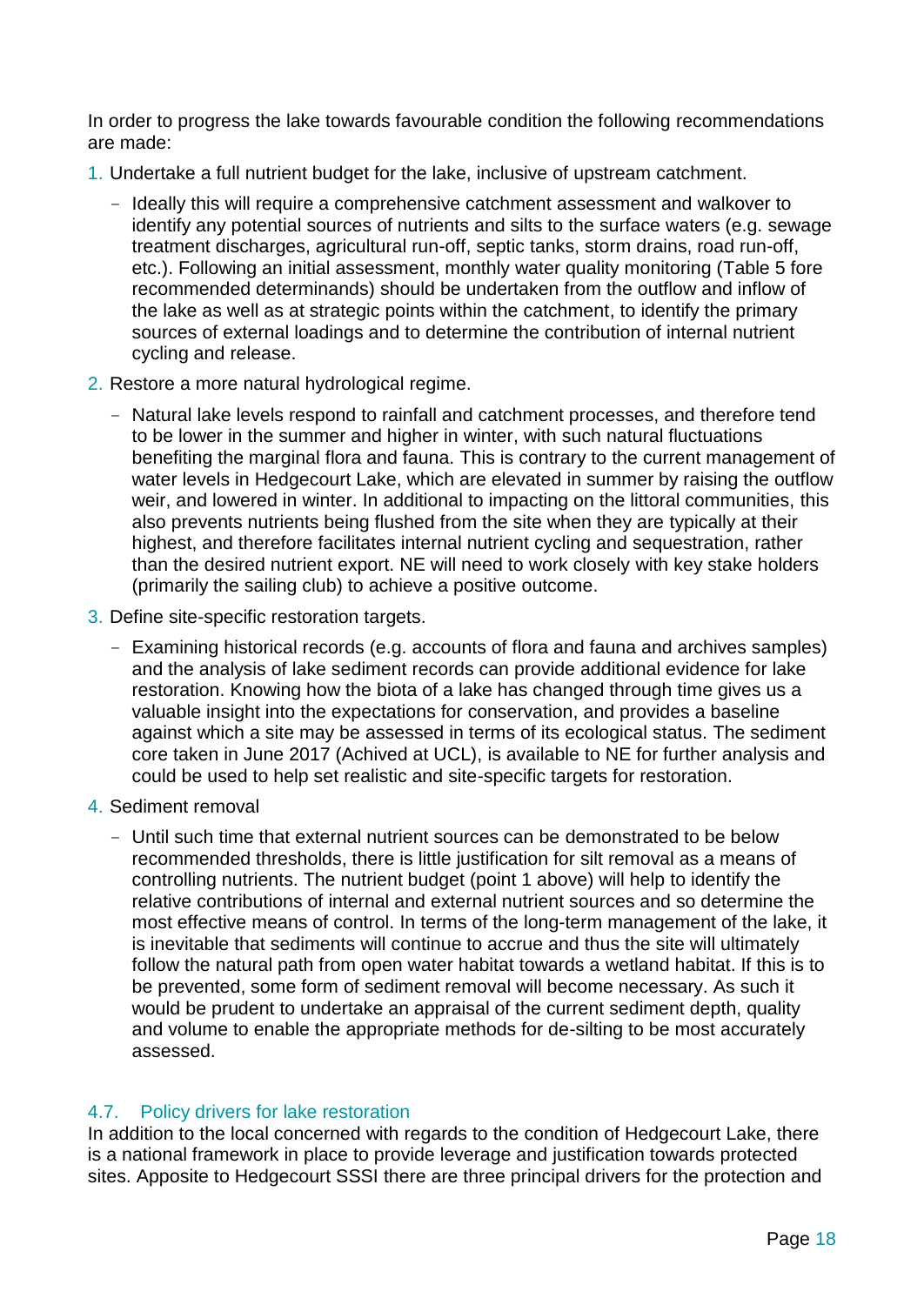enhancement of freshwater habitats and species. These are highlighted within the Natural England Lakes Theme Plan (NE 2015) as follows:

*Habitats and Bird Directives* (EU Biodiversity 2020 Strategy). The Habitats Directive contains a wide range of obligations designed to protect a range of habitats, including a number of our rarest lake types and some wetland species. Similarly, the Wild Birds Directive provides protection to all naturally occurring bird species, and singles out the rarest, and regularly occurring migratory species, for additional protection. They allow for the establishment and protection of Natura 2000 sites.

*Biodiversity 2020* (targets for SSSI and priority habitat condition). This is a national strategy for England's wildlife and ecosystem services. It sets out the Government's ambition to halt overall loss of England's biodiversity by 2020. Outcome 1A of the strategy states that, by 2020, better wildlife habitats will be established, with at least 50% of SSSIs in favourable condition, while maintaining at least 95% in favourable or recovering condition.

**Water Framework Directive** (WFD) Water dependent Natura 2000 sites are classed as 'Protected Areas' under WFD. Lakes greater than 5 ha are also classed as WFD 'water bodies' so are integrated into the WFD monitoring and reporting of 'Ecological Status'. This includes SSSI lakes notified for their aquatic interest, as well as SAC lakes. Although there are deadlines within the Directive to achieve 'Good Ecological Status' there is a recognition that given the timescales involved in lake habitat recovery, many lakes will require extensions. Where targets for WFD status and SSSI/SAC condition differ, then the most stringent shall apply.

Thus, there are a series of well-defined drivers which provide a framework for the future protection and restoration of Hedgecourt Lake. These drivers, in conjunction with evidence-based monitoring of the site, provide the over-arching legislative pathways through with the vision may be realised.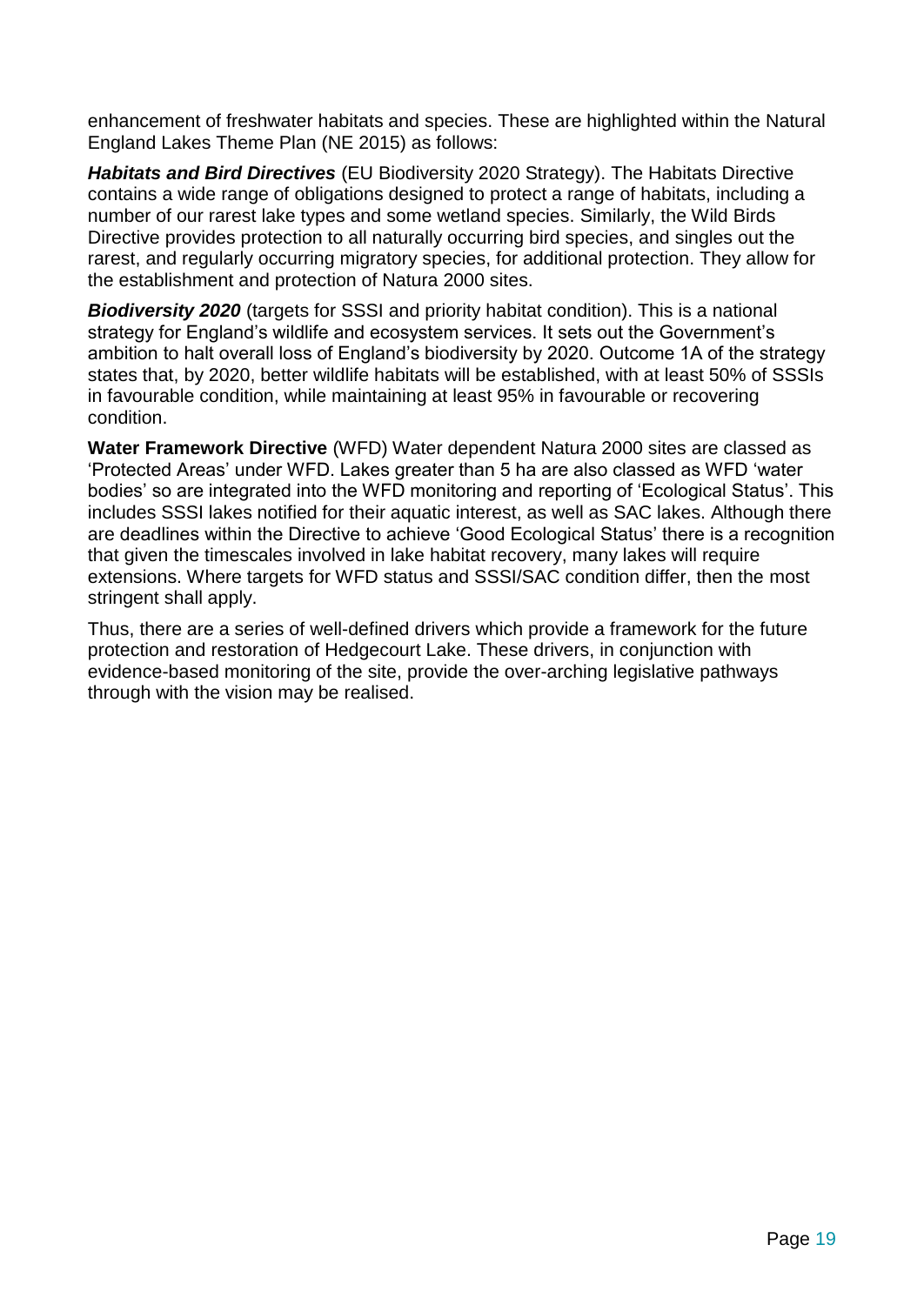## <span id="page-23-0"></span>5. References

Burgess, A., Goldsmith, B., Hatton-Ellis, T., Hughes, M., & Shilland, E. (2009). CCW Standing Waters SSSI Monitoring 2007-08. CCW Contract Science Report 855. Bangor: Countryside Council for Wales.

CEH (2017) UK Lakes Portal; A GIS-based inventory of lakes for Great Britain. On line at <https://eip.ceh.ac.uk/apps/lakes/detail.html#wbid=44023> [Accessed September 2017]

EA (2017) Environment Agency Open Datasets: Water quality data archive. Online data at: http://environment.data.gov.uk/water-quality [Accessed 03/11/2017]

Felbridge & District History Group (2004) *Hedgecourt Watermill and Cottages* – on line at: <http://www.felbridge.org.uk/index.php/publications/hedgecourt-watermill-and-cottages/> (access Sept 2017)

Herbaria United (2017) UK and Irish Herbaria On-line. Available online at: <http://herbariaunited.org/specimen/214012/> [Accessed October 2017]

Hering, D., Borja, A., Carvalho, L. and Feld, C.K. (2013) Assessment and recovery of European water bodies: key messages from the WISER project. *Hydrobiologia,* **704**, 1-9.

Joint Nature Conservation Committee (JNCC), 2015. Common Standards Monitoring Guidance for Freshwater Lakes Version March 2015. JNCC Report, JNCC, Peterborough [Online] Available from: [http://jncc.defra.gov.uk/pdf/0315\\_CSM\\_Freshwater\\_lakes.pdf](http://jncc.defra.gov.uk/pdf/0315_CSM_Freshwater_lakes.pdf)

Lambert, S.J. & Davy, A.J. (2011) Water quality as a threat to aquatic plants: discriminating between the effects of nitrate, phosphate, boron and heavy metals on charophytes. *New Phytologist*, 198: 1051-1059

Livingstone, D. A. 1955. A lightweight piston sampler for lake deposits. *Ecology*, **36:** 137- 139.

Madgwick, G. (2017) Hedgecourt notes: Catchment walkover part 2; 20/2/17. Unpublished site report, Natural England.

May, L., Place, C., O'Malley, M. and Spears, B. (2015) The impact of phosphorus inputs from small discharges on designated freshwater sites. Natural England Commissioned Report NECR170, Natural England. Available at:

<http://publications.naturalengland.org.uk/publication/6150557569908736>

May, R.M. (1977) Thresholds and breakpoints in ecosystems with a multiplicity of stable states. *Nature* **269**: 47l-477.

Moss, B. 2010. *Ecology of Freshwaters: A View for the Twenty-first Century*. 4th edition Wiley-Blackwell.

Natural England (2015) Lakes Theme Plan - Developing a strategic approach to lake restoration for England's Natura 2000 sites (IPENSTP021). Available on line at: [http://publications.naturalengland.org.uk/publication/5583022327857152?category=56059](http://publications.naturalengland.org.uk/publication/5583022327857152?category=5605910663659520) [10663659520](http://publications.naturalengland.org.uk/publication/5583022327857152?category=5605910663659520)

Natural England (2017a) Definitions of Favourable Condition for designated features of interest: Hedgecourt - May 2017 Available on line at:

[https://necmsi.esdm.co.uk/PDFsForWeb/FCT/fct\\_1000860\\_f.pdf](https://necmsi.esdm.co.uk/PDFsForWeb/FCT/fct_1000860_f.pdf) [Accessed September 2017]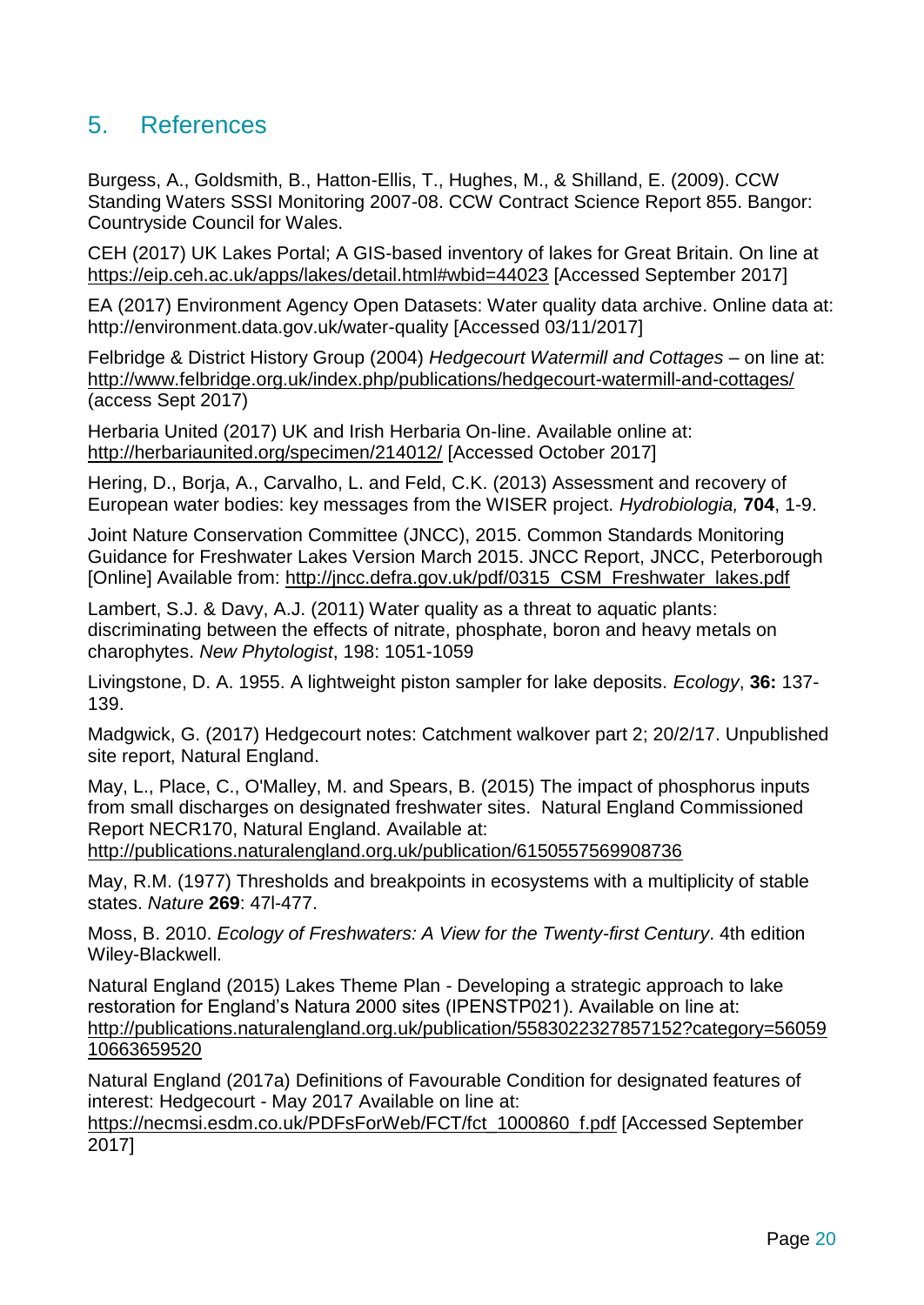Natural England (2017b) *Catchment Sensitive Farming: reduce agricultural water pollution* Website Available on line at: [www.gov.uk/guidance/catchment-sensitive-farming-reduce](http://www.gov.uk/guidance/catchment-sensitive-farming-reduce-agricultural-water-pollution)[agricultural-water-pollution](http://www.gov.uk/guidance/catchment-sensitive-farming-reduce-agricultural-water-pollution) [Accessed October 2017]

Rich, T.C.G. (ed.) (1994). W.H. Coleman's Flora of East Grinstead (1836). Sussex Botanical Recording Society, East Grinstead.

Stace, A.C. (1997) *New Flora of the British Isles*. (2nd ed.) Cambridge University Press, Cambridge. 1130pp.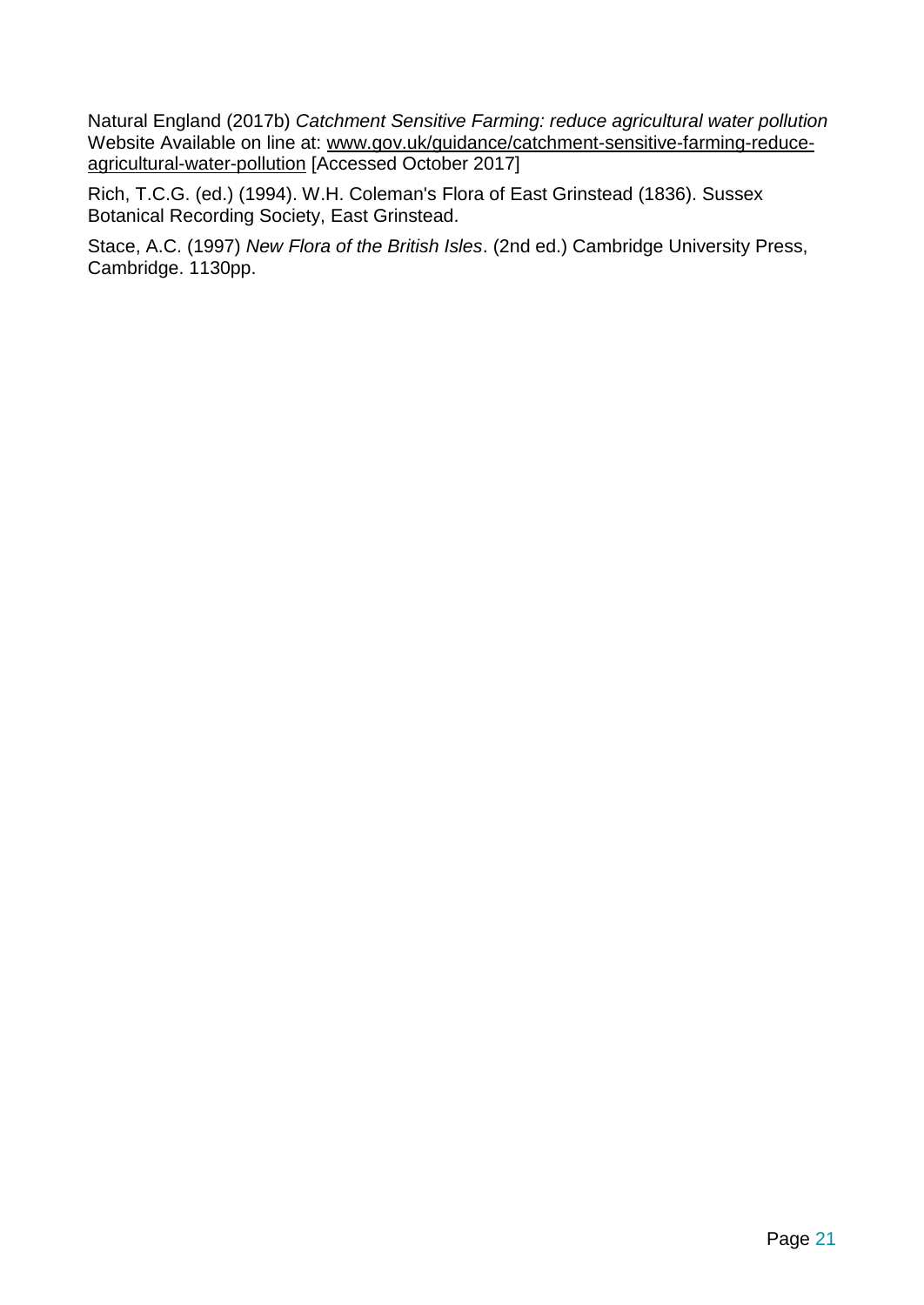## <span id="page-25-0"></span>6. Appendix I

### <span id="page-25-1"></span>6.1. Recommended monthly water quality

<span id="page-25-2"></span>Table 5 Recommended water quality determinands for monthly monitoring

| <b>Determinand</b>             | <b>Unit</b> | <b>MRV*</b> | <b>Notes</b>                     |
|--------------------------------|-------------|-------------|----------------------------------|
| pH                             | pH          | 0.05        |                                  |
| Suspended solids               | mg/l        | 3           |                                  |
| <b>Alkalinity - Total</b>      | mg/l        | 5           |                                  |
| Conductivity @ 20C             | $\mu$ S/cm  | 10          |                                  |
| Orthophosphate                 | mg/l        | 0.001       | Detection limit 3µg/l            |
| Total Phosphorus (TP)          | mg/l        | 0.003       | Detection limit 3µg/l            |
| Chlorophyll a                  | $\mu$ g/l   | 0.5         | Outflow only                     |
| Total Nitrogen (TN)            | mg/l        | 0.05        |                                  |
| <b>Total oxidised Nitrogen</b> | mg/l        | 0.005       |                                  |
| Nitrite Nitrogen               | mg/l        | 0.004       |                                  |
| Nitrate Nitrogen               | mg/l        | 0.005       | Derived from TON-NO <sub>2</sub> |

\*Minimum recordable value